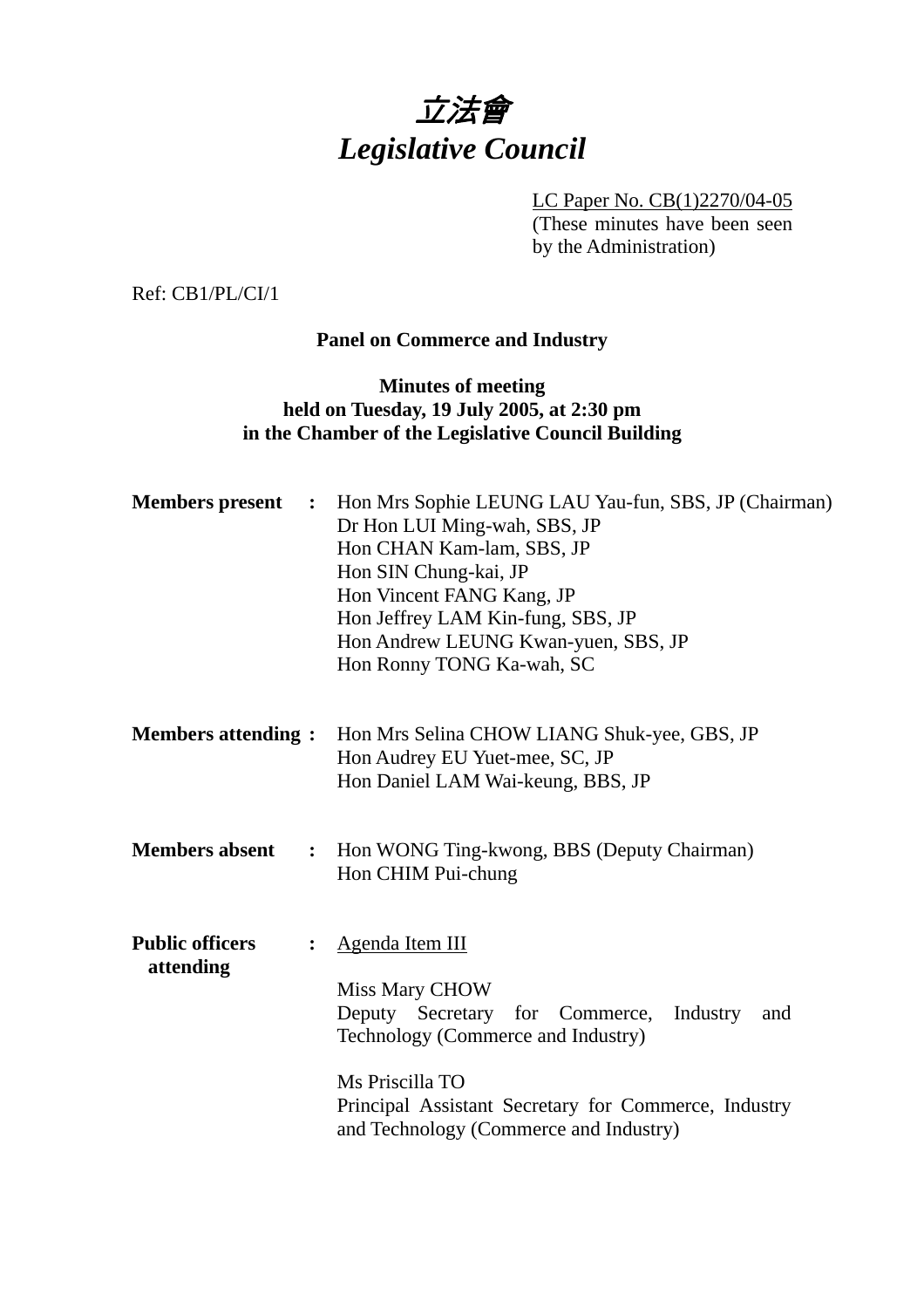Mr Peter CHEUNG Deputy Director of Intellectual Property

Agenda Item IV

Mr Philip YUNG Deputy Secretary for Commerce, Industry and Technology (Commerce & Industry) 1

Ms Janet WONG Head, MC6 Co-ordination Office Trade and Industry Department

Ms Carolina YIP Lai-ching Deputy Commissioner for Transport/ Transport Services & Management

Mr KWAN Chi-wai Acting Assistant Commissioner for Transport/Urban

Miss CHEUNG Siu-hing Deputy Secretary for Security 1

Mr Peter YAM Tat-wing Director of Operations Hong Kong Police Force

Mr Bill SUEN Kwai-leung Commandant (Police Tactical Unit) Hong Kong Police Force

Attendance by : Agenda Item III  **Invitation** 

*Copyright owners associations*

Business Software Alliance

Ms Anita LEUNG Representative

Entertainment Software Association

Ms Monique WOO Registered Foreign Lawyer (Lovells)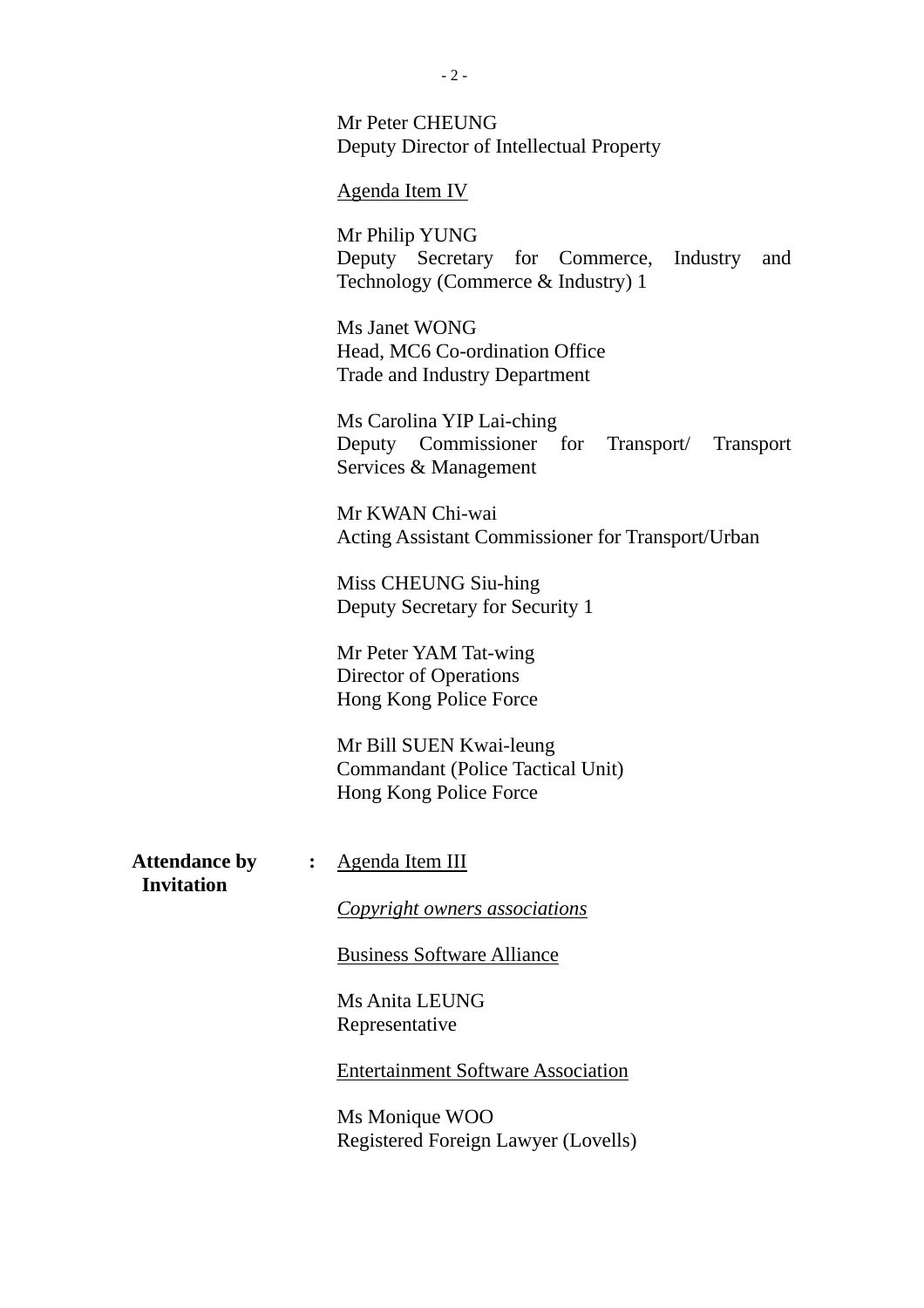#### Federation of Hong Kong Filmmakers

Mr CHEUNG Tung-joe Vice Chairman

Film Industry Response Group

Mr Peter LAM Representative

#### Hong Kong Comics Federation

Mr Alan WAN Secretary

Ms Sophia NG Committee Member

Hong Kong and International Publishers' Alliance

Mr Simon LI Convenor

Hong Kong Educational Publishers Association

Mr Rodney CHUI Vice President

Hong Kong Information Technology Federation

Mr Charles MOK Ex-officio Member

Hong Kong Kowloon and New Territories Motion Picture Industry Association Ltd

Mr Woody TSUNG Chief Executive

Hong Kong Publishing Federation Limited

Mr Sing WONG Vice Chairman

Mr KE Wah-kit Representative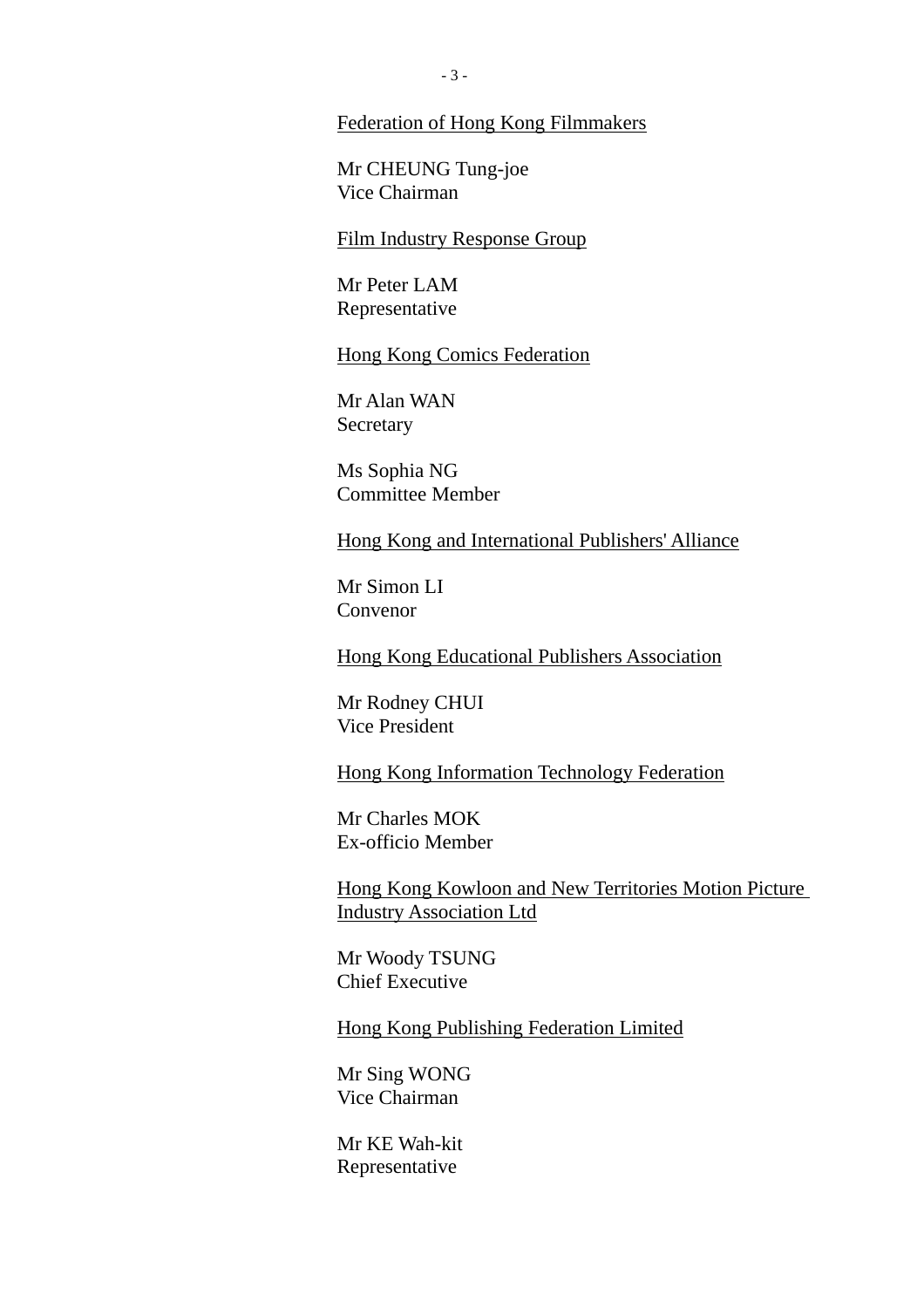Hong Kong Reprographic Rights Licensing Society

Ms Dillys YU General Manager

- 4 -

Hong Kong Video Development Fund

Mr KUNG Tak-man Chairman

Ms Clera CHU Vice Chairman

International Federation of the Phonographic Industry (Hong Kong Group) Limited

Mr Ricky FUNG Chief Executive Officer

Motion Picture Association

Mr HO Wai-hung Director of Operations Greater China

Mr Frank RITTMAN Vice President Asia Pacific

Movie Producers & Distributors Association of Hong Kong Limited

Mr Tony SHU Tat-ming Executive Secretary

The Anglo-Chinese Textbook Publishers Organization

Mr Elvin LEE Representatives

The Hong Kong Copyright Licensing Association Ltd

Mr Kevin LAU Chairman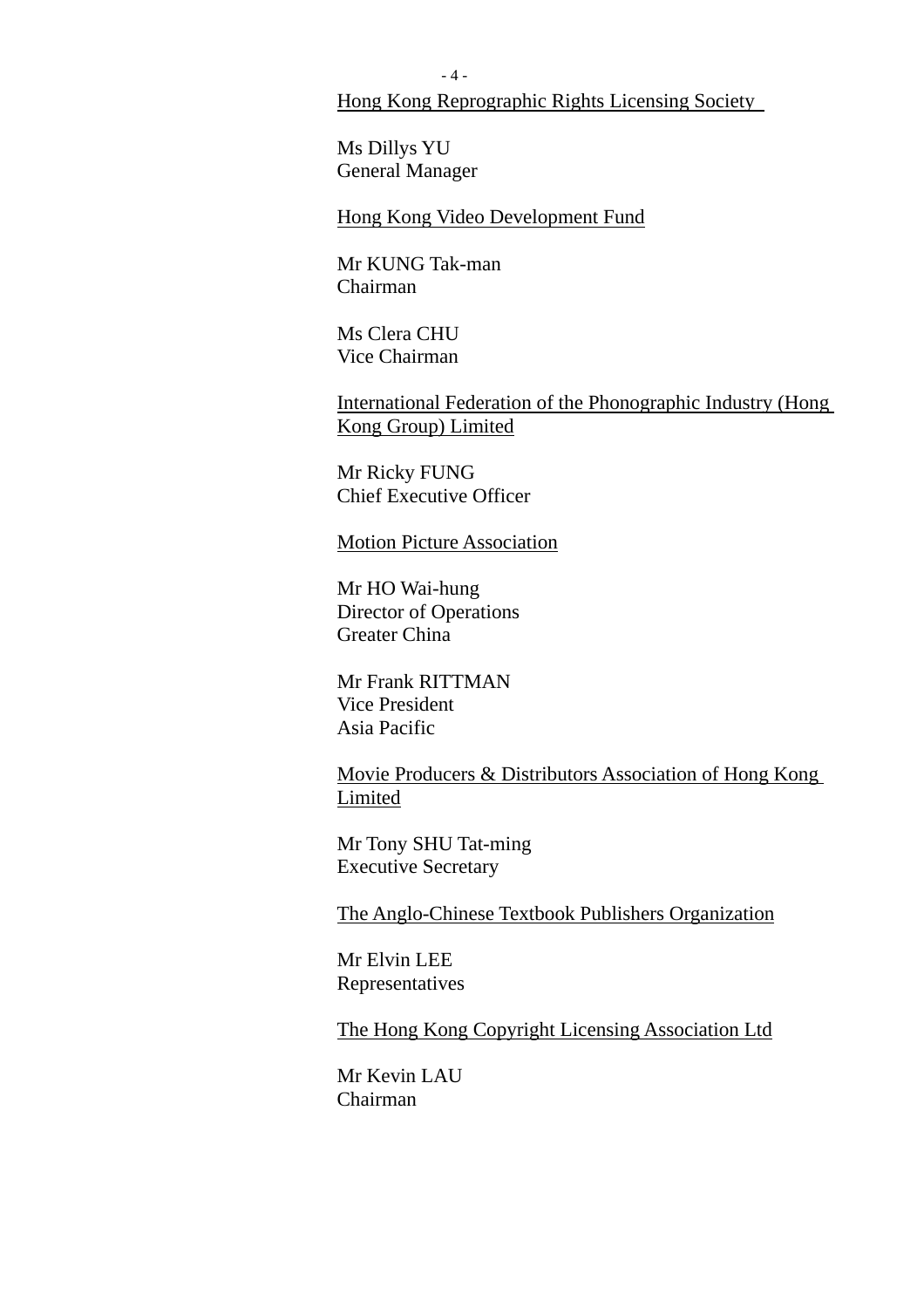#### *Educational/Professional bodies*

#### Concern Group of the Education Sector on Copyright Law

Mr P K CHIU Chairman

Dr Kevin PUN Deputy Chairman

Hong Kong Professional Teachers' Union

Mr WONG Chi-man Deputy Director Organization Department

The Task Force on Copyright in Education

Dr Colin STOREY University Librarian The Chinese University of Hong Kong

Mrs Shirley LEUNG Head of Public Services University Library The Chinese University of Hong Kong

- **Clerk in attendance :** Miss Polly YEUNG Chief Council Secretary (1)3
- **Staff in attendance :** Miss Anita HO Assistant Legal Adviser 2

Ms Debbie YAU Senior Council Secretary (1)1

\_\_\_\_\_\_\_\_\_\_\_\_\_\_\_\_\_\_\_\_\_\_\_\_\_\_\_\_\_\_\_\_\_\_\_\_\_\_\_\_\_\_\_\_\_\_\_\_\_\_\_\_\_\_\_\_\_\_\_\_\_\_\_\_\_

Ms Sharon CHAN Legislative Assistant (1)6

#### Action

## **I Confirmation of minutes and matters arising**

LC Paper No.  $CB(1)2052/04-05$  -- Minutes of meeting held on 21 June 2005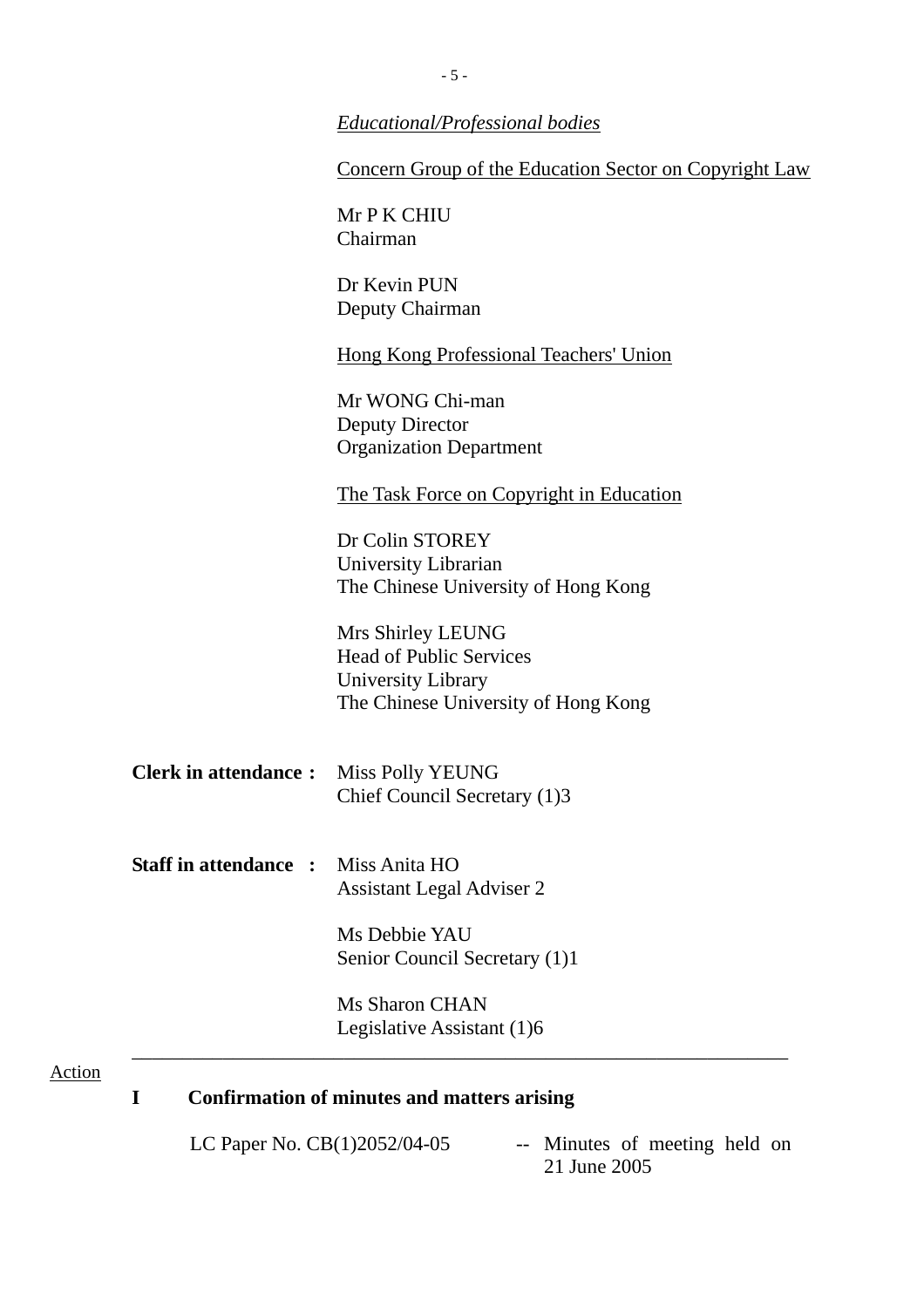The minutes of the meeting held on 21 June 2005 were confirmed.

#### **II Paper issued since last meeting**

- LC Paper No.  $CB(1)1991/04-05(01)$  -- Information on the financial position of the Applied Research Fund for the period of 1 March 2005 to 31 May 2005
- LC Paper No. CB(1)2046/04-05(01) -- Information paper on the operation of the Open Bond System and follow-up issues related to the Dutiable Commodities (Amendment) Bill 2002
- 2. Members noted that two papers had been issued since last meeting.

#### **III Proposals on various copyright-related issues**

Presentation by the deputations

3. The Chairman welcomed the deputations and invited them to present their views on the Administration's proposals on various copyright-related issues. Members noted that 20 other submissions had been received from the following parties not attending the meeting:

- 1. Aristo Educational Press Ltd
- 2. Canotta Publishing Co Ltd
- 3. Chung Tai Educational Press
- 4. Greenwood Press
- 5. Hon Wing Book Co Ltd
- 6. Hong Kong Educational Publishing Co
- 7. International Publishers Association
- 8. Jing Kung Educational Press
- 9. Modern Education Network Limited
- 10. Modern Educational Research Society Ltd
- 11. Pilot Publishing Company Ltd
- 12. Pilot Publishers Services Ltd
- 13. Precise Publications Ltd
- 14. The Commercial Press (HK) Ltd
- 15. T H Lee Book Company Limited
- 16. Witman Publishing Co (HK) Ltd
- 17. Ying Lee Music Company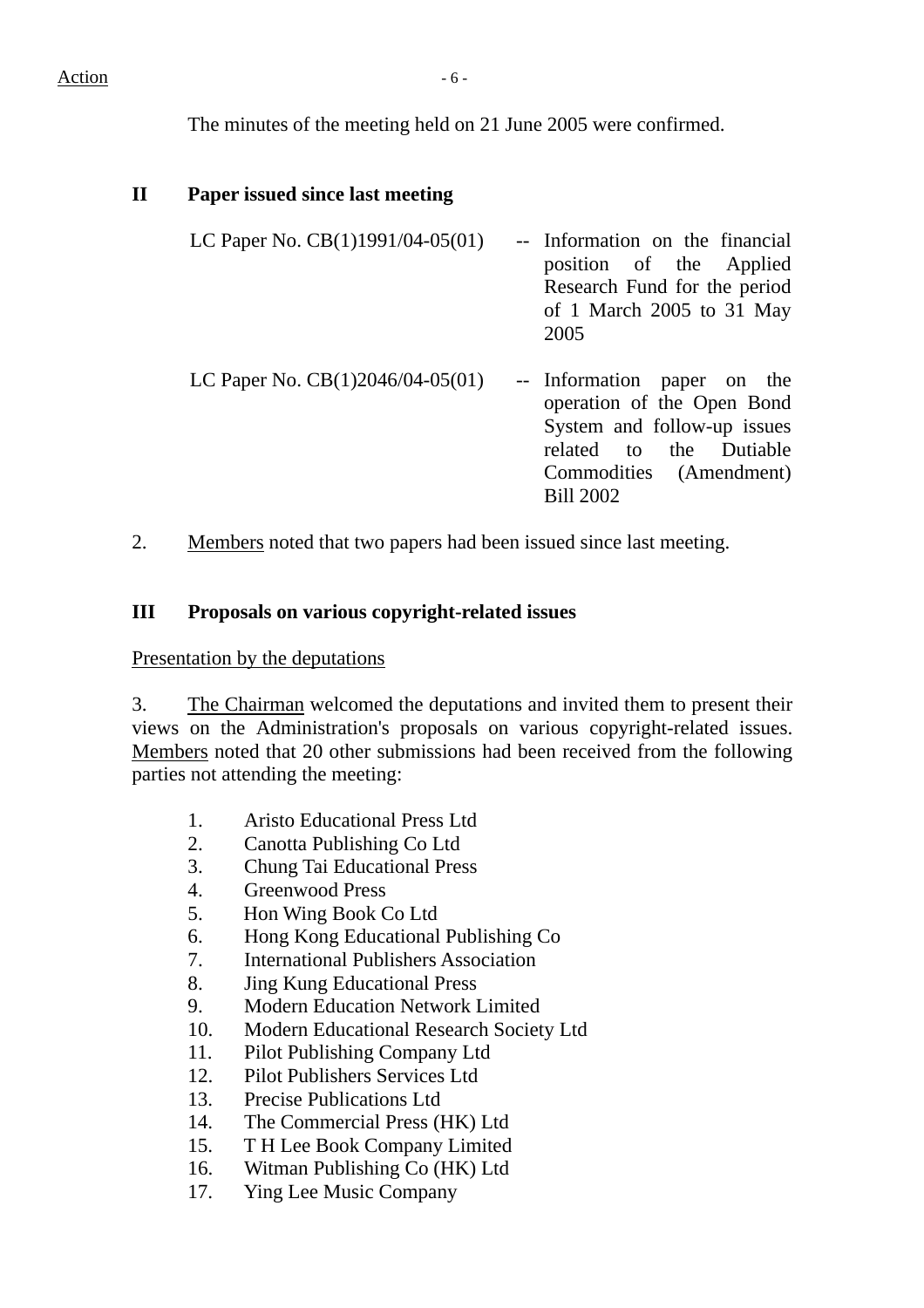- 18. Cable and Satellite Broadcasting Association of Asia
- 19. Hong Kong Association of Banks
- 20. International Federation of Reproduction Rights Organizations

*Business Software Alliance (BSA)*  (LC Paper No. CB(1)2047/04-05(01))

4. Ms Anita LEUNG, representative of BSA, outlined BSA's response to the Administration's consultation paper on review of certain provisions of the Copyright Ordinance (CO) (Cap 528) as set out in its submission. She highlighted that according to a global software piracy study conducted by the International Data Corporation released in May 2005, the software piracy rate in Hong Kong in 2004 was estimated to be 52%, which was higher than those of other developed economies in the region. Ms LEUNG cautioned that the high level of software piracy rate would inhibit Hong Kong's aspiration of further developing into a knowledge-based economy and building itself into an IT hub. Ms LEUNG also pointed out that by introducing the proposed employees' defence, which was not available under similar legislation in other jurisdictions, the Government would send a wrong message to the local and international communities in relation to its stance on intellectual property (IP) rights protection and undermine the efforts that Hong Kong had taken over the years in this area of work.

*Entertainment Software Association (ESA)*  (LC Paper No. CB(1)2047/04-05(02))

5. Ms Monique WOO expressed the support of ESA for the Administration's proposal in respect of circumvention of technological measures for copyright protection. Sharing with members the difficulties in tracking down shop proprietors selling circumvention devices for the purpose of instituting civil action, she stressed that the problem of software piracy would be more effectively combated by way of criminal sanction against the manufacture/sale of circumvention devices. Regarding the proof of underlying infringement, Ms WOO pointed out that as the act of circumvention pre-supposed that an act of infringement would follow, the circumvention act was already a wholly predicate offence.

## *Federation of Hong Kong Filmmakers (the Federation)*

6. Mr CHEUNG Tung-joe, Vice-Chairman of the Federation, expressed concern that due to the absence of a proper legislative framework to protect the interests of copyright owners, the number of film productions in Hong Kong continued to drop in 2005. He urged the Administration to waste no time in the formulation and finalization of effective legislation to safeguard IP rights and hence, the interests of film investors.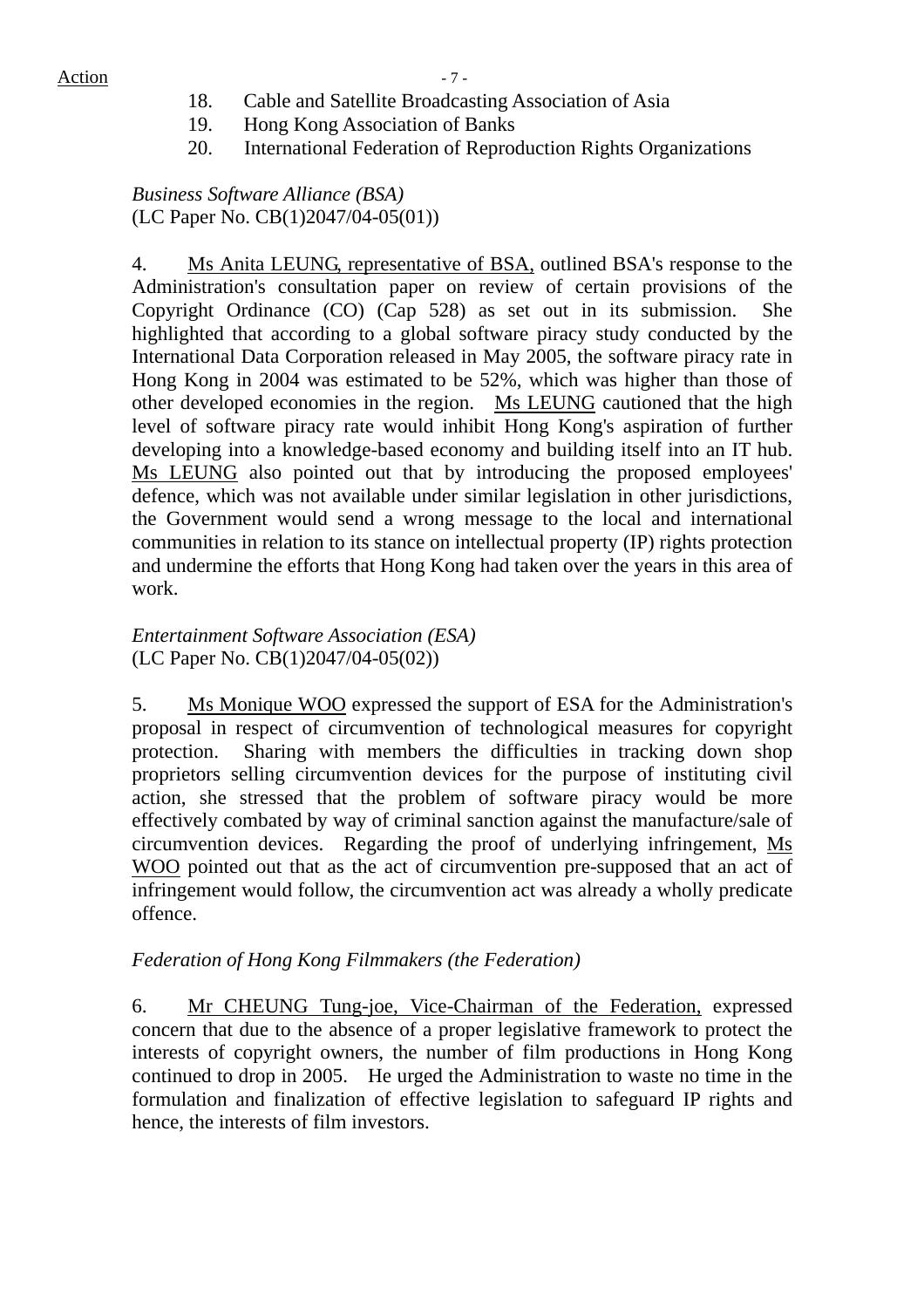#### *Film Industry Response Group (FIRG)*  (LC Paper No. CB(1)2047/04-05(03))

7. Mr Peter LAM, representative of FIRG, was pleased to note that the Government had advocated support for the development of cultural and creative industries. However, he urged that the Administration should formulate the necessary legislative and administrative measures to facilitate the healthy development of the film industry. In particular, Mr LAM did not agree with the Administration's proposal that rental rights provisions should not commence operation until a reasonable amount of copyright items available in the existing rental market had been covered by rental licensing schemes. He called on the Administration to re-examine the need for such a pre-condition. On the suggestion that the 18-month period requirement for parallel importation of copyright works should be relaxed, Mr LAM stated FIRG's view that the existing restrictions should be retained, lest the creative industries would not be able to sustain.

#### *Hong Kong Comics Federation (HKCF)*  (LC Paper No. CB(1)2047/04-05(04))

8. Mr Alan WAN, Secretary of HKCF, welcomed the Administration's proposal to introduce rental rights for comic books. Given that some tea houses were making available comic books for leisure reading by their customers, he considered that this form of service should be treated as equivalent to renting comic books to the customers concerned. As such, the Administration should include this kind of service into the scope of rental rights under the proposed legislation. Mr WAN also said that certain rental shops of comic books intended to cover up their rental services business by disguising it as trading of second-hand comic books in order to avoid liability under the proposed rental rights provision. He requested the Administration to plug this possible loophole in future legislation.

## *Hong Kong and International Publishers' Alliance (HKIPA)*  (LC Paper No. CB(1)2047/04-05(05))

9. Mr Simon LI, Convenor of HKIPA, urged that the scope of business end-user criminal liability be extended to cover printed works. He considered the present treatment unfair and wrong because it rewarded unscrupulous businesses and denigrated the hard work and creativity of honest authors and publishers. It also placed Hong Kong in violation of its obligation under Article 61 of the World Trade Organization (WTO)'s Agreement on Trade-Related Aspects of Intellectual Property Rights (TRIP). On new criminal liability for copyright infringement/distribution of copyright infringing printed works, Mr LI requested that the new provision should also cover digital versions of printed works because infringing digital copies of printed works also threatened the interests of copyright owners. With regard to the "safe habour" provision against criminal liability, Mr LI advocated that users of copyright works must meet a combination of thresholds of the "safe harbour" (e.g. percentage of book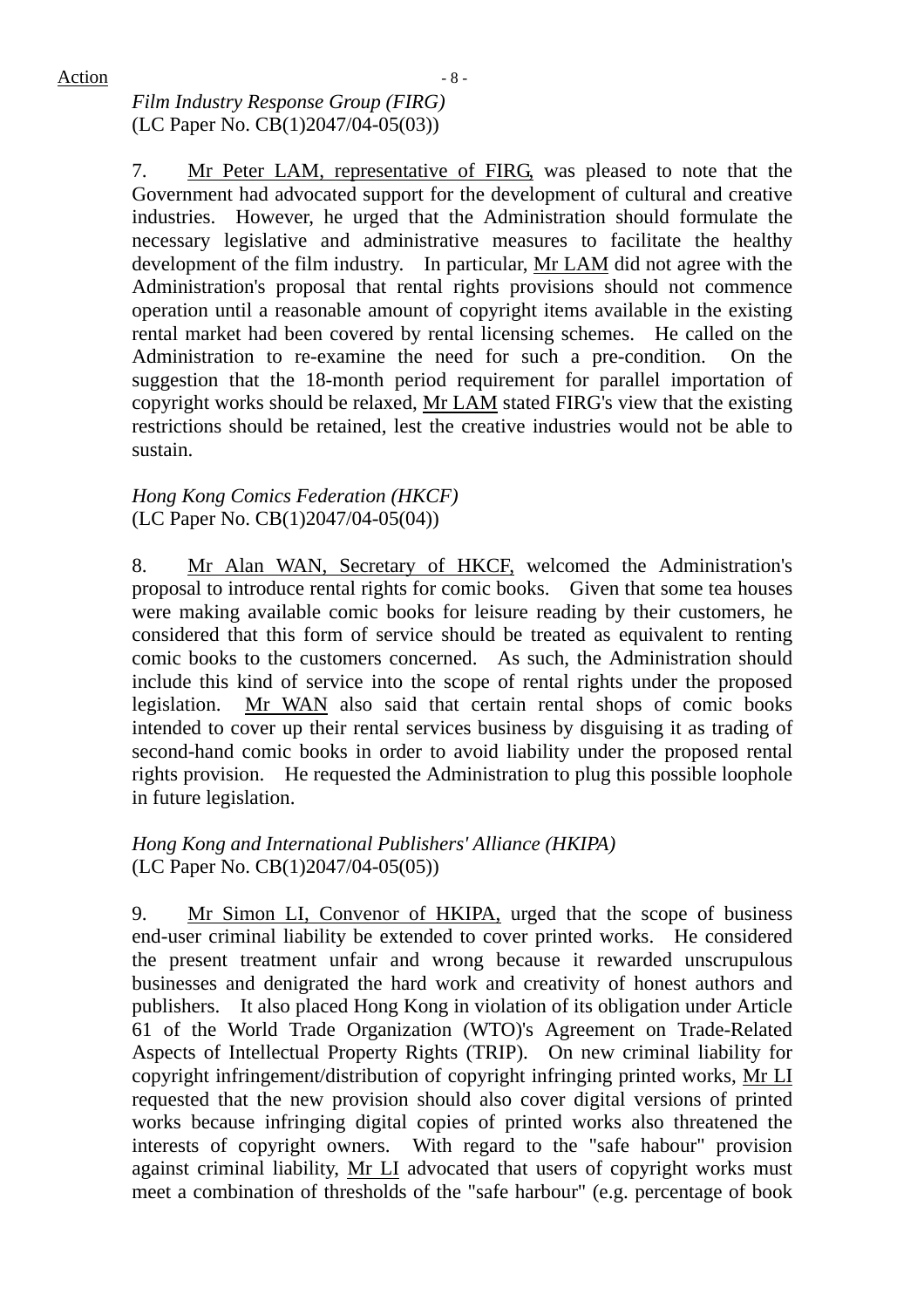$Action$   $-9-$ 

copied for distribution, the equivalent retail value of copied material, the number of infringing copies made) in order to be eligible for the "safe harbour" provision. HKIPA also objected strongly to the decision to exempt from criminal liability all non-profit making schools and profit-making schools which received government subvention.

## *Hong Kong Educational Publishers Association (HKEPA)*  (LC Paper No. CB(1)2047/04-05(06))

10. Mr Rodney CHUI, Vice President of HKEPA, expressed strong objection to the proposal to exempt non-profit making educational establishments and educational establishments subvented by the Government from the proposed criminal liability for copying/distribution of copyright infringing printed works. HKEPA considered that an exemption would be allowed only if it could meet the following requirements:

- (a) the exemption expired after a certain period of time within which the establishment could enter into licensing arrangements with the copyright owners;
- (b) it was accompanied by a government review of the practices of educational establishments and the extent to which they had entered into available licensing arrangement;
- (c) it applied only to bona fide teaching purposes; and
- (d) it did not apply to infringement of textbooks or other materials marketed primarily for instructional purposes.

On fair dealing for education and public administration, Mr CHUI pointed out that its application would become much more complex if copyright works were accessible over the Internet because the use of the copyright works, instead of being limited, would run out of control. As such, technological safeguards should be in place to limit the extent of fair use of the copyright works.

# *Hong Kong Information Technology Federation (HKITF)*  (LC Paper No. CB(1)2047/04-05(17))

11. Mr Charles MOK, Ex-officio Member of HKITF, highlighted the key concerns of HKITF as follows:

- (a) HKITF objected to the introduction of a specific employees' defence. Since successful prosecution at present was already difficult and rare, it would become even harder if such a defence was in place.
- (b) HKITF welcomed the introduction of a new criminal offence against the directors or partners of a company as this might encourage more responsible corporate governance and facilitate successful prosecution of operators of infringing businesses.
- (c) On proof of infringing copies of computer programmes in end-user liability cases, HKITF believed that businesses should be responsible for software asset management while the Government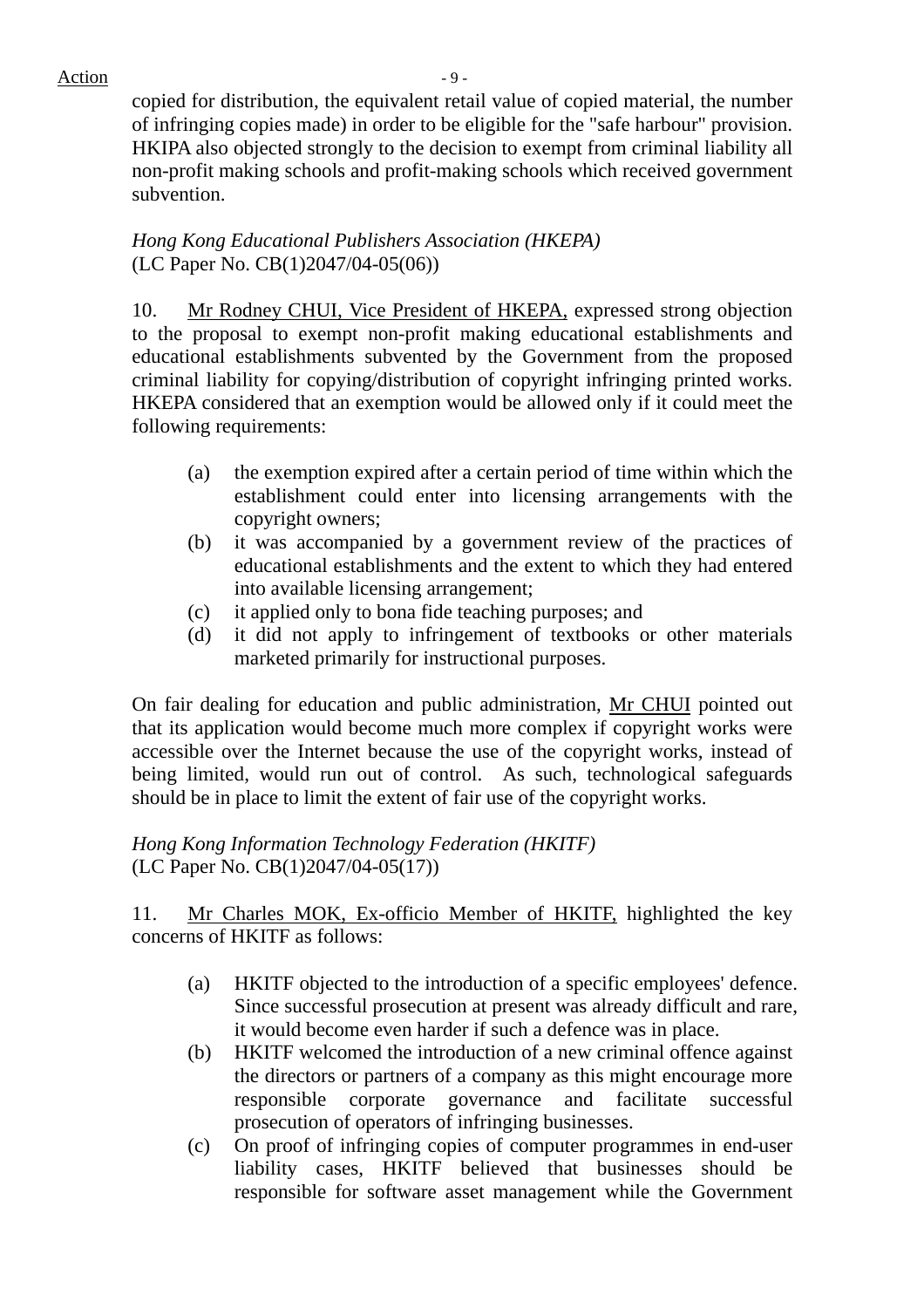should enact and strengthen the relevant law.

- (d) HKITF welcomed the Government's proposal not to introduce a general non-exhaustive fair use regime along the US model. However, HKITF requested for more information on the factual circumstances under which "fair dealing for education and public administration" would be allowed.
- (e) HKITF welcomed the introduction of a new criminal offence against the circumvention of technological measures for copyright protection.

*Hong Kong Kowloon and New Territories Motion Picture Industry Association Ltd (MPIA)*

(LC Paper No. CB(1)2047/04-05(08))

12. Mr Woody TSUNG, Chief Executive of MPIA, urged that all the existing restrictions on parallel imports of copyright works, including the 18-month period during which parallel imported copies would attract criminal liability, should be retained to protect the copyright of movies, in particular productions of a smaller scale. MPIA objected to the Administration's proposal that the rental rights provision should not commence operation until a reasonable amount of copyright items available in the existing rental market had been covered by rental licensing schemes. MPIA considered that such a pre-condition would place copyright owners in a disadvantaged position.

 *Hong Kong Publishing Federation Limited (HKPF)*  (LC Paper No. CB(1)2047/04-05(07))

13. Mr Sing WONG, Vice Chairman of HKPF, summarized the position of HKPF as follow:

- (a) HKPF questioned the Administration's proposal to adopt a non-exhaustive fair dealing approach for use of copyright works for education and public administration purposes. HKPF suggested that such a provision, if enacted, should be accompanied with a guidance note on the international interpretation of fair dealing with a view to enhancing the understanding of the parties concerned on the scope of the exemptions.
- (b) HKPF strongly objected to the suggestion of some parties to shorten the 18-month period during which parallel imported copies would attract criminal liability because this arrangement might, inter alia, affect the local market and interests of copyright owners, drive away foreign investors and encourage pirated copies disguised as parallel imported copies.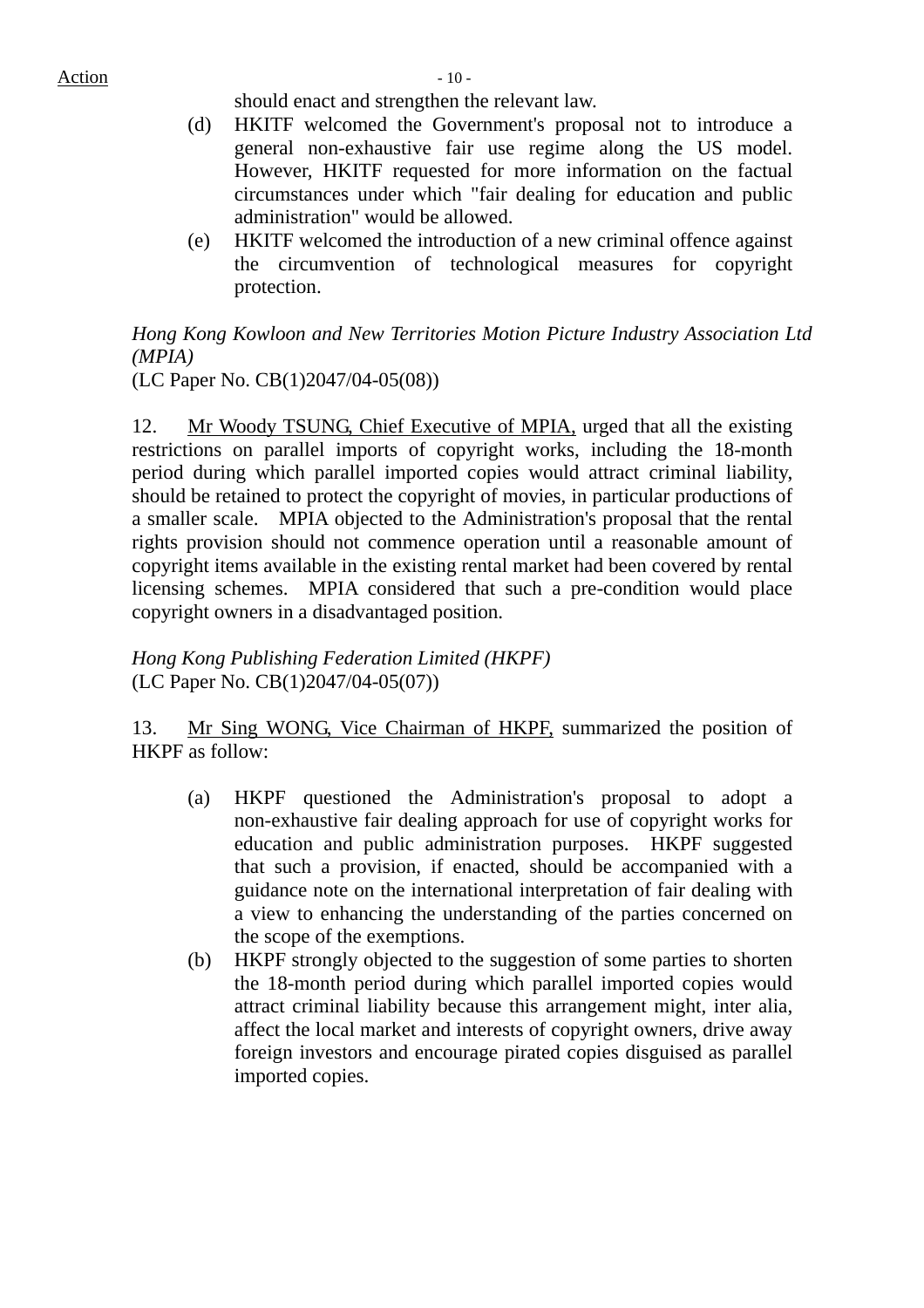*Hong Kong Reprographic Rights Licensing Society (HKRRLS)*  (LC Paper No. CB(1)2047/04-05(09))

14. Ms Dillys YU, General Manager of HKRRLS, elaborated on the following points in the submission of HKRRLS:

- (a) HKRRLS strongly urged that the scope of business end-user criminal liability should be extended to cover printed works. Otherwise, Hong Kong would violate its obligation under Article 61 of the WTO's Agreement on TRIP.
- (b) HKRRLS strongly objected to the proposal to exempt non-profit making educational establishments and educational establishments subvented by the Government from the proposed criminal liability for copying/distribution of copyright infringing printed works.
- (c) HKRRLS was concerned about the Administration's proposal to repeal section 45(2) of the CO and remove the existing restriction that the permitted acts of reprographic copying of passages from published works by educational establishments would not be permitted if there were relevant licensing schemes granting authorizations for the work concerned. HKRRLS considered that the best and most efficient way to manage educational uses was to encourage voluntary agreements between copyright owners and educational establishments.

*Hong Kong Video Development Fund (HKVDF)*  (LC Paper No. CB(1)2047/04-05(10))

15. Ms Clera CHU, Vice Chairman of HKVDF, introduced the main points in HKVDF's submission:

- (a) HKVDF supported the Government's proposal to retain all the existing restrictions on parallel imports of copyright works as any relaxation to allow parallel importation of low-priced copies would change the landscape and ecosystem of the movie industry in Hong Kong. It would also encourage the entry into Hong Kong of pirated copies disguised as parallel imported copies.
- (b) HKVDF pointed out that it was necessary to strengthen legislation to protect copyright works in the digital environment in Hong Kong. Otherwise, the proposed fair dealing for education and public administration purposes would enable educational establishments and public bodies to obtain unlimited digital copies of copyright works.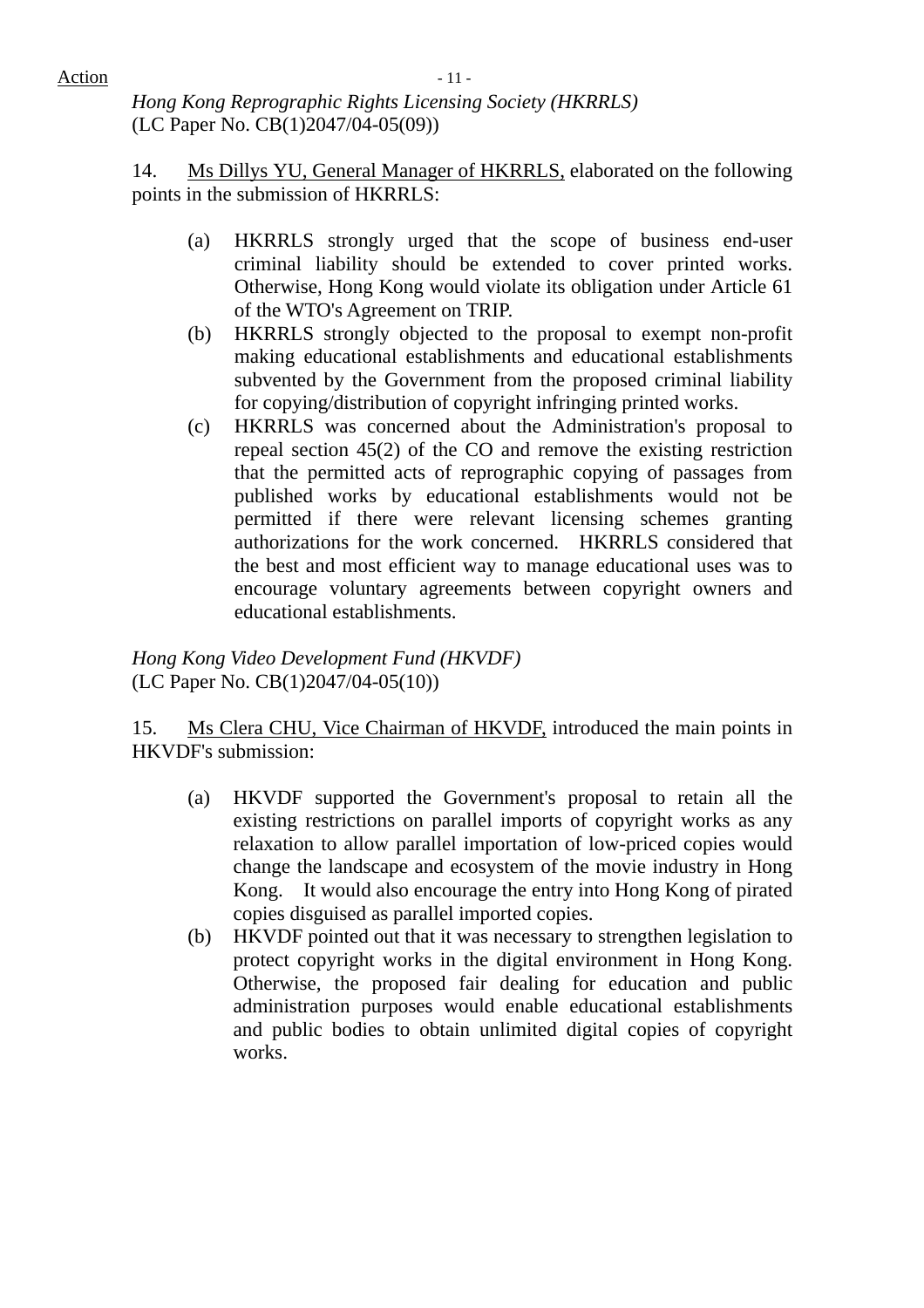*International Federation of the Phonographic Industry (Hong Kong Group) Limited (IFPI)* 

(LC Paper No. CB(1)2047/04-05(11))

16. Mr Ricky FUNG, CEO of IFPI, expressed the support of IFPI for the Government's proposal to maintain the current approach to adopt an exhaustive fair dealing approach. On fair dealing for education and public administration, he held the view that in the absence of adequate copyright protection in a digital environment, the proposal should not be taken lightly if the exemption would cover on-line digital copies of musical visual/sound recordings. Mr FUNG urged for the early introduction of a digital rights management (DRM) system in Hong Kong to safeguard the interests of copyright owners. Mr FUNG welcomed the Administration's proposal to retain all the existing restrictions on parallel imports of copyright works, including the 18-month period during which the commercial dealing of parallel imported copies would attract criminal liability.

*Motion Picture Association (MPA)*  (LC Paper No. CB(1)2047/04-05(12) and CB(1)2170/04-05(01))

17. Mr Frank RITTMAN, Vice President, Asia/Pacific of MPA, highlighted that MPA supported the Government's proposal on the scope of business end-user possession criminal liability, fair dealing provisions and restrictions with regard to parallel importation of copyright works. However, Mr RITTMAN considered that providing civil remedies alone to the acts of circumventing effective technological measures for copyright protection was insufficient. He urged that criminal penalties should also be considered. Notwithstanding that Hong Kong adhered to the minimum international standards of 50 years *post mortem auctoris* protection, Mr RITTMAN informed members that currently, 68 countries, including Japan, Singapore and Australia, provided a longer term of protection. The United States (US), for example, extended its term of protection by an additional 20 years.

*Movie Producers and Distributors Association of Hong Kong Limited (MPDA)*  (LC Paper No. CB(1)2047/04-05(13))

18. Mr Tony SHU, Executive Secretary of MPDA, stressed the importance of education and publicity in the protection of IP rights. He understood that the Administration was exploring the possibility of including IP rights as one of the subject matters under the General Education course for secondary school students in Hong Kong. On the four issues relating to the World Intellectual Property Organization (WIPO) Copyright Treaty and the WIPO Performances and Phonograms Treaty, Mr SHU urged the Administration to expedite relevant legislative amendments.

#### $Action - 12 -$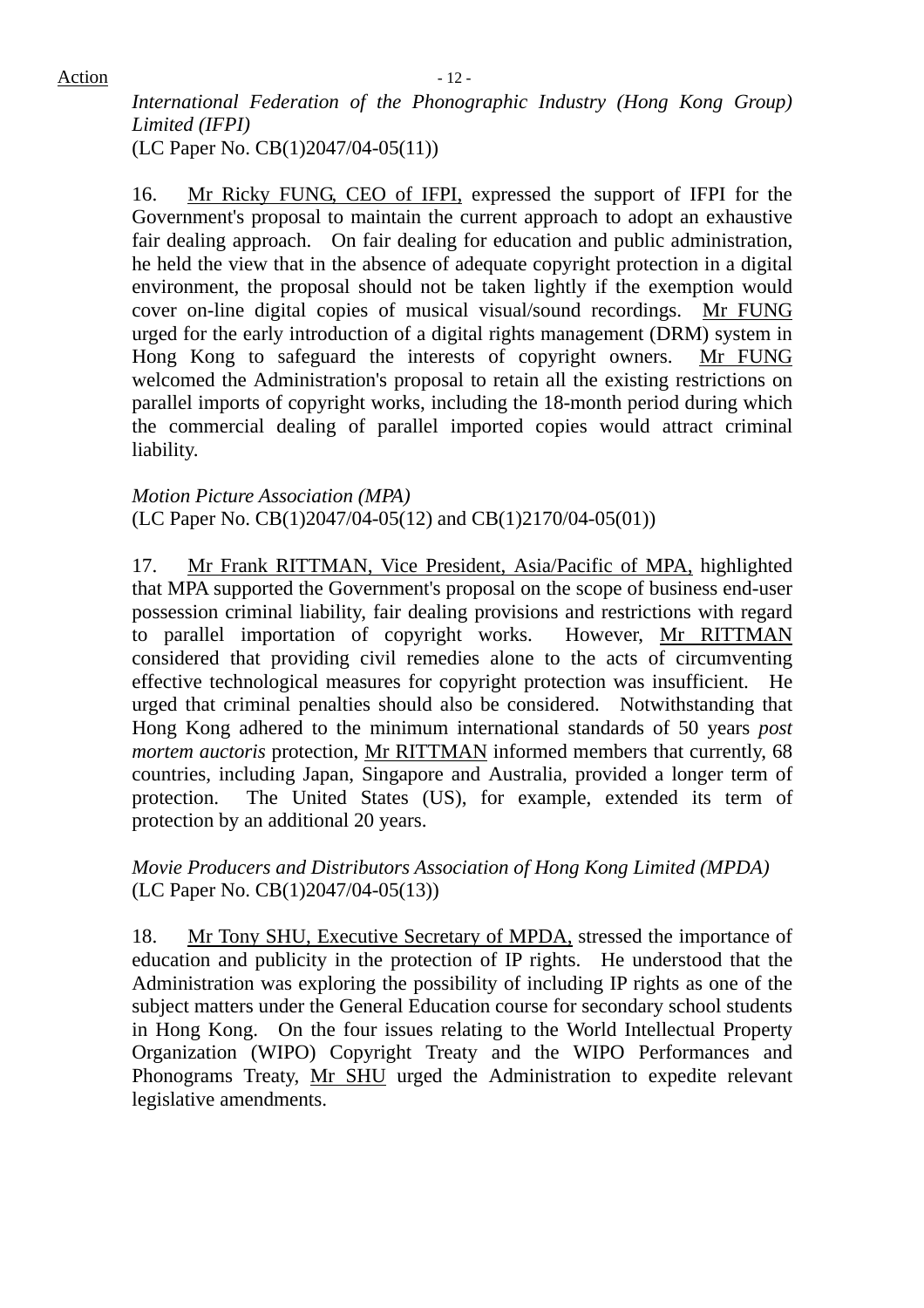*The Anglo-Chinese Textbook Publishers Organization (ACTPO)*  (LC Paper No. CB(1)2047/04-05(14))

19. Mr Elvin LEE, representative of ACTPO, shared the view of HKEPA with regard to fair dealing for education and public administration and parallel importation of copyright works.

## *The Hong Kong Copyright Licensing Association Ltd (HKCLA)*  (LC Paper No. CB(1)2047/04-05(15) *(revised version issued on 20 July 2005*))

20. Mr Kevin LAU, Chairman of HKCLA highlighted that HKCLA supported the free flow of information and that many newspaper publishers had made available their newspapers on the Internet for the public's perusal. While supporting the Administration's proposed fair dealing for education and public administration, HKCLA urged for criminal sanction against substantial infringement of copyright works. Notwithstanding the fact that most establishments in Hong Kong needed to reproduce quite a number of newspaper clippings for internal reference every day, Mr LAU said that according to his knowledge, only about 10% of the 1 110 or so listed companies in Hong Kong had entered into the one-stop licensing arrangement to obtain the reproduction rights from the publishers/copyright owners. HKCLA considered that a reasonable and enforceable quantitative threshold should be set to delineate "substantial infringement" so that such users of copyright works could be held criminally liable.

*Concern Group of the Education Sector on Copyright Law (the Concern Group)*  (LC Paper No. CB(1)2047/04-05(16))

21. Mr P K CHIU of the Concern Group welcomed the Government's proposal to retain the existing permitted acts in the copyright law pertaining to the right of an individual to use copyright materials for private study and research. On the proposed non-exhaustive fair dealing approach for use of copyright works, he suggested that all the four factors proposed by the Administration (vide paragraph 23 of the Administration's paper CB(1)1792/04-05(05)) should be taken into account by the court when considering whether or not certain acts constituted fair dealing. Moreover, Mr CHIU considered that the fair dealing approach should be technologically neutral and should cover the use of copyright material in the digital environment. On the scope of exemption, Mr CHIU pointed out that there were some private schools in Hong Kong which were not profit-making and therefore, should also be given exemption from business end-user possession criminal liability.

*Hong Kong Professional Teachers' Union (HKPTU)*  (LC Paper No. CB(1)2087/04-05(01))

22. Mr WONG Chi-man, Deputy Director of the Organization Department, HKPTU, welcomed the Administration's proposal to exempt non-profit making educational establishments and educational establishments subvented by the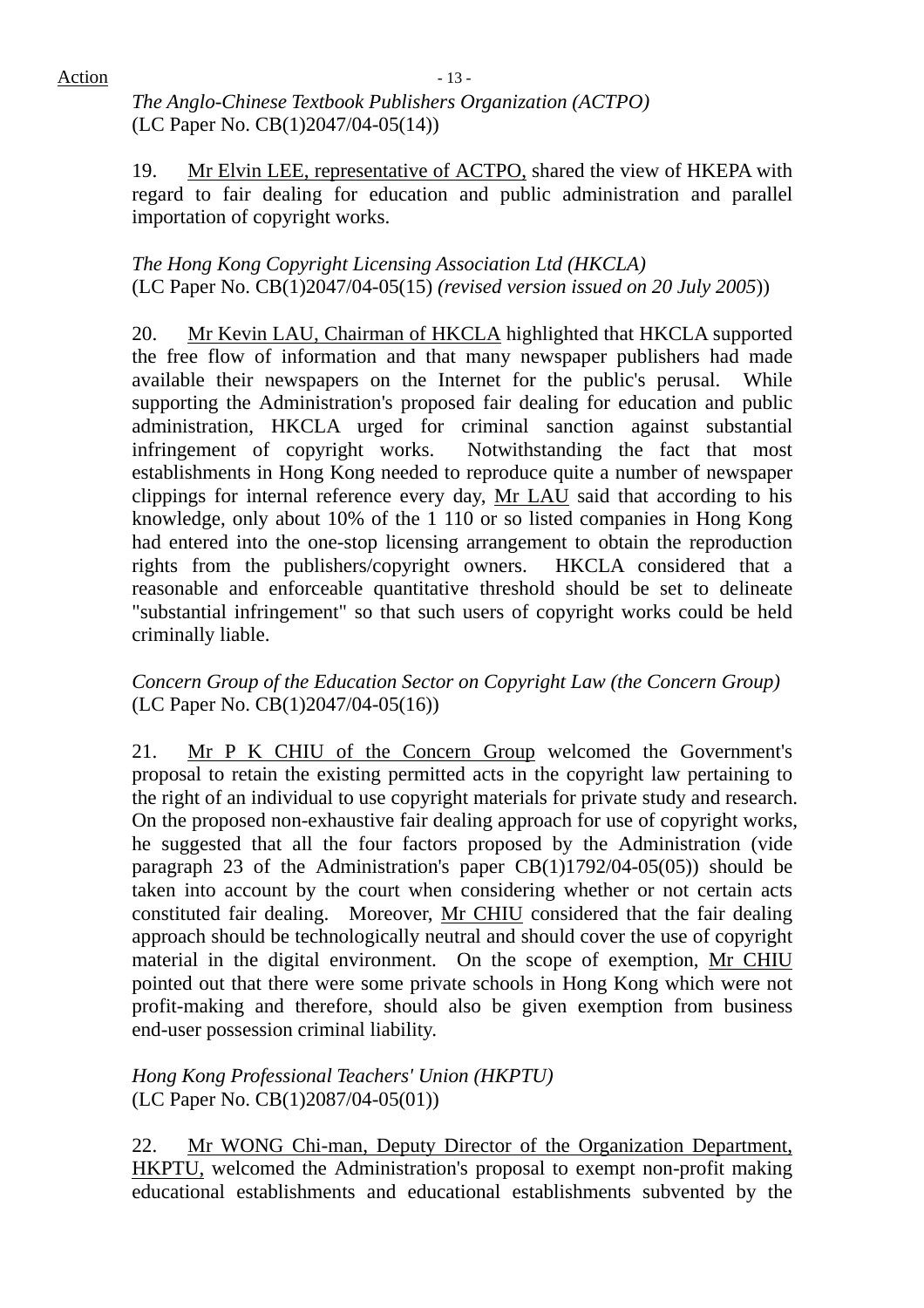$Action$   $-14$  -

Government from the proposed criminal liability. Mr WONG urged that when considering whether or not certain acts constituted fair dealing, the court should take only into account the four factors proposed by the Administration (vide paragraph 23 of the Administration's paper CB(1)1792/04-05(05)). Otherwise, there would be a lack of certainty and users of copyright works for educational purpose might find it difficult to determine whether certain acts fell within or outside the scope of fair dealing.

## *The Task Force on Copyright in Education (TFCE)*  (LC Paper No. CB(1)2047/04-05(18))

23. Dr Colin STOREY said that TFCE welcomed the Government's proposal to adopt a non-exhaustive fair dealing approach for education and public administration, to prescribe conditions to provide that libraries could make replacement copies which involved medium shifting and to exempt educational establishments and libraries from criminal and civil liabilities for parallel imports of copyright works. On the proposed exemption in relation to circumvention of technological measures for copyright protection, Dr STOREY urged that the exemption should cover other areas of research in addition to cryptography.

# Preliminary response of the Administration

24. Noting the concerns and views expressed by the deputations, the Deputy Secretary for Commerce, Industry and Technology (Commerce and Industry) (DSCIT(CI)) said that the Administration would continue to actively discuss the details of the proposals with all stakeholders concerned with a view to refining the proposals for inclusion into the draft amendment bill. As requested by the Panel, the Administration hoped to brief Members in October 2005 on the proposed thresholds for the new business end-user copying/distribution offence for certain printed works and other refinements, if any, to the preliminary proposals.

Discussion with deputations and the Administration

| LC Paper No. $CB(1)1792/04-05(05)$ | -- Information paper provided by the<br>Administration                                                                        |
|------------------------------------|-------------------------------------------------------------------------------------------------------------------------------|
| LC Paper No. CB(1)1819/04-05       | -- Updated background brief on review<br>of certain provisions of Copyright<br>Ordinance prepared<br>by<br>the<br>Secretariat |
| LC Paper No. CB(1)2052/04-05       | -- Minutes of Panel on Commerce and<br>industry on 21 June 2005 (paras. 30 -<br>45)                                           |

Admin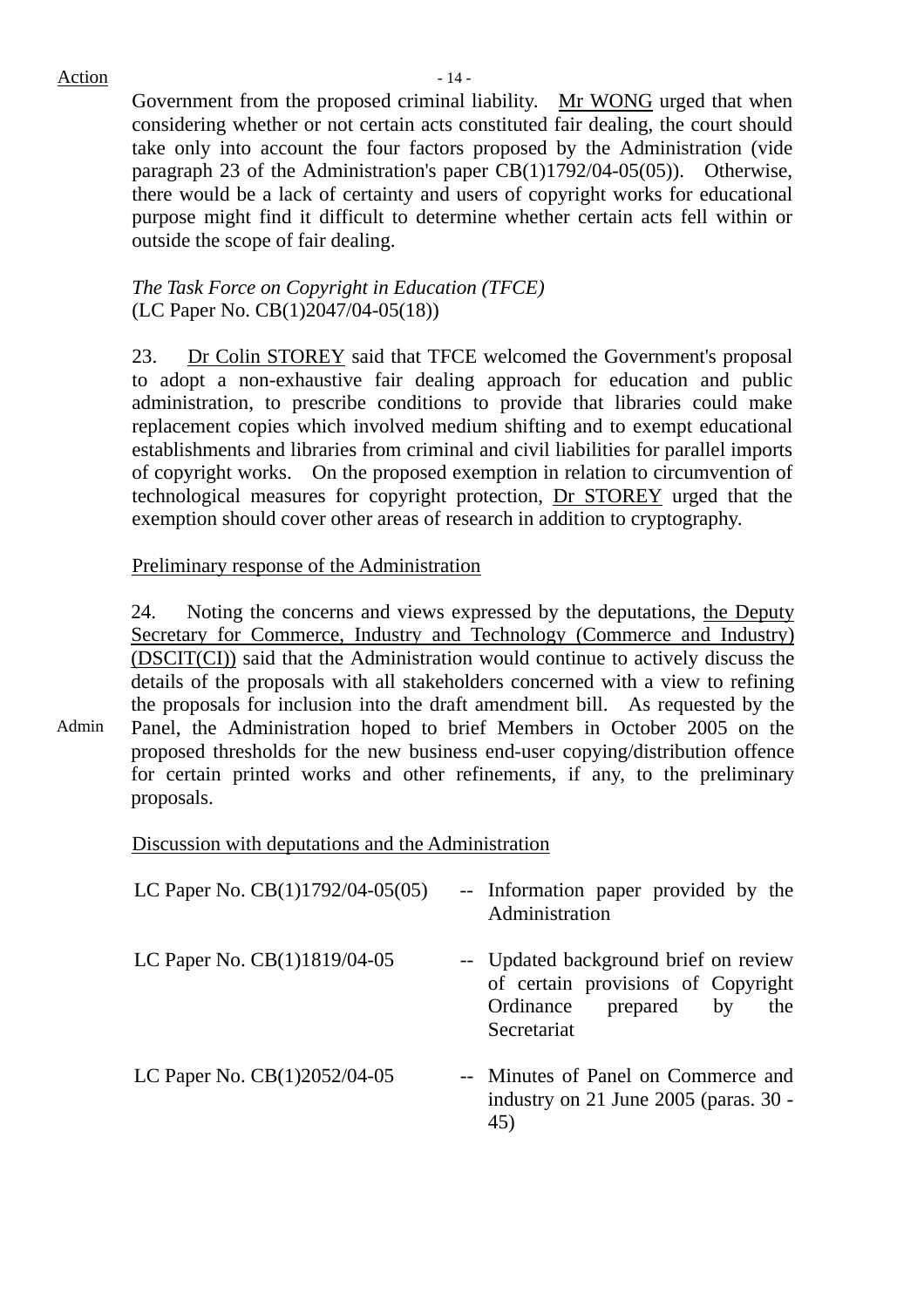## *Copyright of news-related works*

25. Mr Ronny TONG recapped his concern that legislation on copyright protection should not impede the free flow of information which was a major indicator of an open society. He considered it highly important to define clearly the scope of regulation and cautioned against any legislative amendments to provide criminal sanction that might go beyond copyright protection. Considering that copyright protection was mainly grounded on the creativity involved in the copyright works, Mr TONG remarked that as news reports contained mostly factual information and hence might be less creative in nature than other copyright works, news reports should not be subject to the some extent of copyright protection and sanctions as in the case of other copyright works.

26. Mr Kevin LAU of HKCLA did not agree fully with Mr Ronny TONG. From his perspective as an experienced practitioner in the newspaper industry, Mr LAU stressed that good news reporting was actually the result of substantial capital investment and the fruit of the intellectual input and hard work of many people over a long period of time. In fact, as revealed in a recent court case, the scope of "news" covered current and public affairs, commentaries and entertainment information. As such, the IP rights underlying news reports should be adequately safeguarded as other copyright works. However, Mr LAU was in support of the Administration's proposal to exempt from copyright restriction "fair dealing" for the purposes of education and public administration.

27. Mr Ronny TONG expressed his view that there might not be a direct relationship between the amount of commercial investment in producing a copyright work and the extent of its creativity. He acknowledged that news reports were copyright works. However, in consideration of the public role of news reports in fulfilling the public's right to know and in facilitating the free flow of information in society, Mr TONG opined that it is appropriate to subject this type of copyright works to less stringent restriction.

28. On the concern about making private copies of a copyright work, Mr Kevin LAU of HKCLA said that while it was generally considered acceptable for an individual to make a small number of copies of a copyright work for private use, HKCLA was against those business establishments, such as some listed companies in Hong Kong, which had made substantial copies of newspaper clippings published by HKCLA's members in a regular and systematic manner on their own instead of entering into the one-stop licensing agreement. On licensing fees, Mr LAU said that for small establishments with less than five users and reproducing less than 100 newspaper clippings a month, the annual fee was charged at a flat rate of \$500. The licensing fee for higher volume usage varied according to the number of users and newspaper clippings reproduced. On average, the annual fee was about \$200 per newspaper.

29. As the level of subscription fees charged was not high and the income foregone for the copyright owners was therefore relatively small, Mr Ronny TONG expressed his reservation on whether it was cost-effective to institute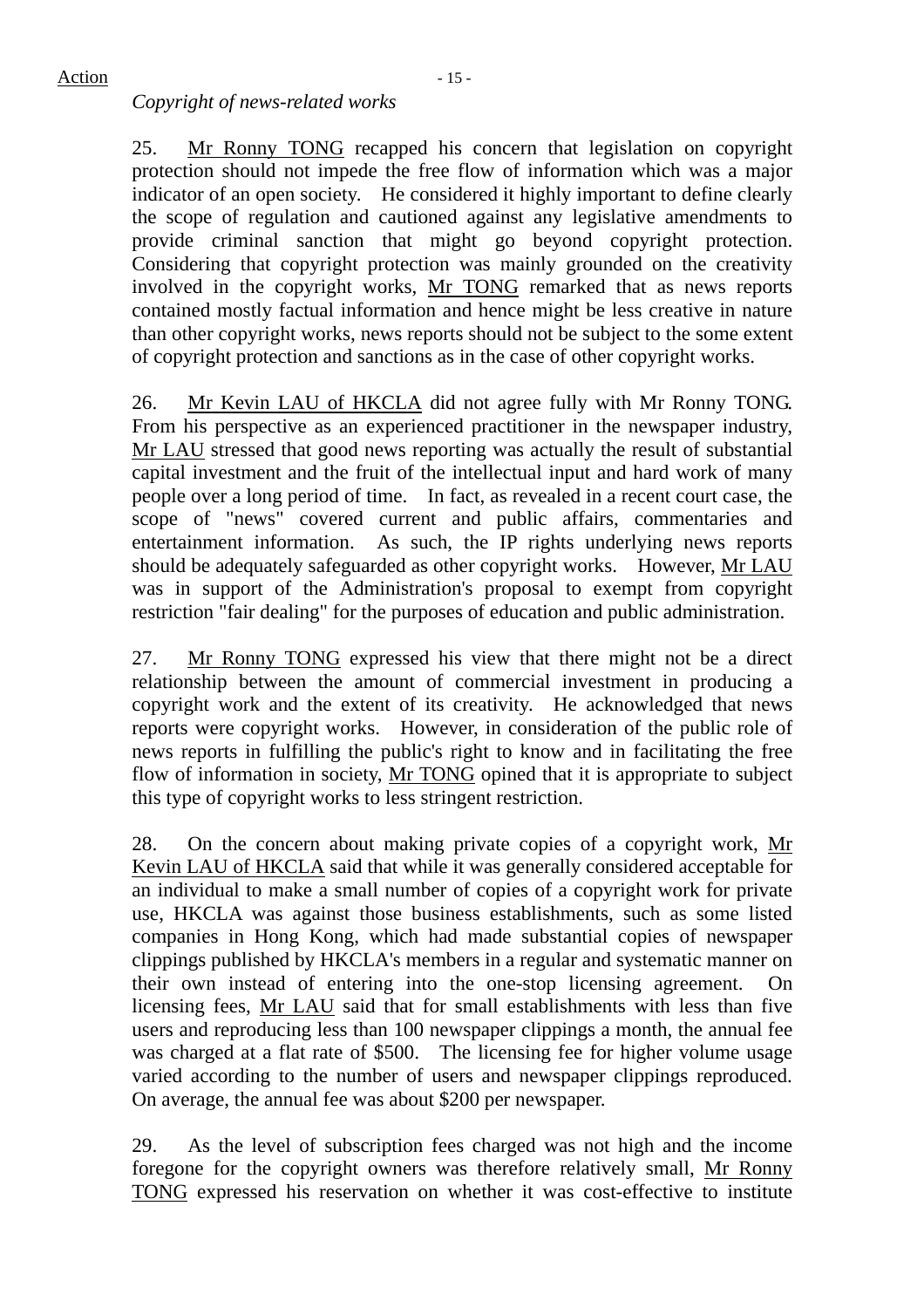$Action - 16 -$ 

actions against copyright infringement involving newspaper reports. In this regard, Mr Kevin LAU of HKCLA pointed out that the infringement problem could be more serious that what had surfaced as there were many business establishments in Hong Kong many of which would need to reproduce newspaper clippings for business purposes every day. Mr LAU would provide further information on the number of companies which had been licensed to use the services and the types of the service plans involved in order to shed more light on the issue.

 (*post-meeting note* : The further submission provided by HKCLA was circulated to members vide LC Paper No. CB(1)2201/04-05(01) on 17 August 2005).

30. Ms Audrey EU depicted a scenario in which a website maintained by a community group broadcast a short video containing news shots extracted from the news footage owned by different commercial television broadcasters, and questioned whether such an arrangement would constitute copyright infringement or could be regarded as "fair dealing".

31. Mr Kevin LAU of HKCLA said that news video shots were IP works which should be legally protected. He commented that if the short video in question was used for business purpose, the producer of the video should be subject to business end-user criminal liability. Whether the video in question could be exempted from copyright restriction would be subject to the fair use provisions in the future legislation. In this connection, Mr Ronny TONG advised that from a legal point of view, an infringement act would only arise if there was substantial reproduction of a copyright work.

32. Referring to the aforesaid scenario, Ms Audrey EU said that it might not be the intention of the video producer to infringe the copyright of the works but to facilitate the free flow of information, and that such an act would unlikely affect the business operation of the broadcasters concerned. Referring to his experience in clearing the copyright for certain news-related material, Mr Kevin LAU of HKCLA remarked that under section 39 of the CO, fair dealing with a work for the purpose of reporting current events would not infringe any copyright in the work if it was accompanied by a sufficient acknowledgement. Ms Audrey EU however pointed out that the shot in question might have been taken a few months' ago and therefore not related to current events. In this regard, DSCIT(CI) supplemented that the "fair dealing" provision in section 39 of CO also applied to fair dealing with a copyright work for the purpose of criticism or review.

# *Parallel importation of copyright works*

33. Mr SIN Chung-kai recalled that when the 18-month period relating to parallel importation was set in about 1997, foreign films were released for viewing at cinemas in Hong Kong approximately one year after they had been shown in their original markets. He enquired whether consideration would be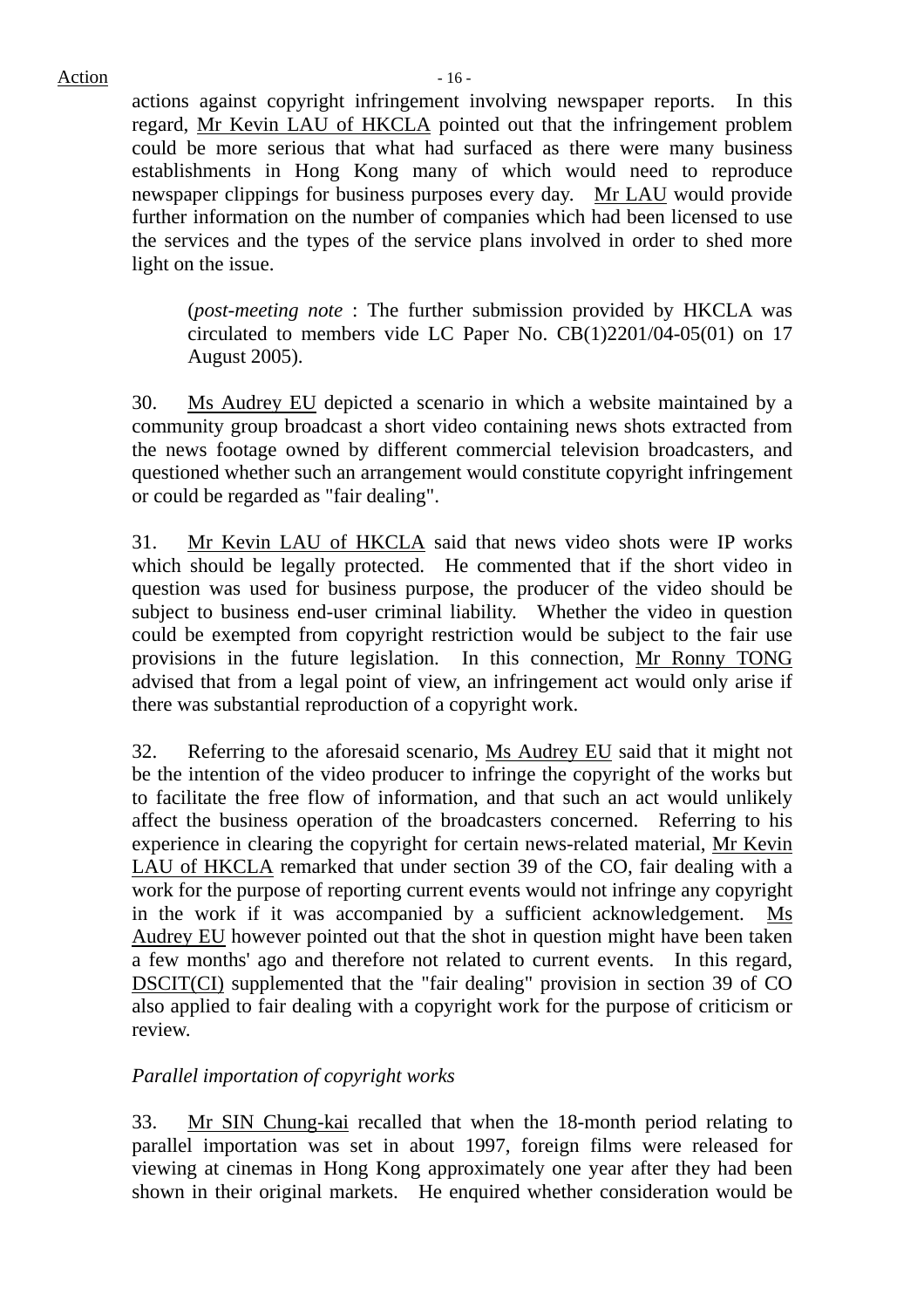given to relaxing the 18-month period requirement having regard that nowadays, many new films were released worldwide on the same day.

34. In this connection, Mr Peter LAM of FIRG highlighted that a film distributor usually entered into a five-year licensing arrangement for a movie. Shortening the 18-month period would only benefit traders of parallel imported copies of the movies concerned as they could take advantage of the marketing effort of the distributor earlier on. Furthermore, relaxing the 18-month period requirement would also encourage illegal traders to make available in the market pirated copies disguised as parallel imported copies. Both scenarios would bring about a detrimental impact on the development of the film industry. Notwithstanding the five-year licensing arrangement, Mr Tony SHU of MPDA noted that some film distributors had already taken into account the availability of parallel imported copies from the  $19<sup>th</sup>$  months onwards when considering the budget in distributing the film. Mr LAM and Mr SHU pointed out that any proposal to further shorten the 18-month period would deter investment interests and might even deprive local consumers' choice of films. Mr Ricky FUNG of IFPI further stressed that the existing restriction on parallel importation of copyright works not only protected the interests of copyright owners but also helped foster the development of the creative industry in Hong Kong.

35. On parallel importation of printed works, Mr Simon LI of HKIPA referred to certain types of works such as dictionaries, the publication of which had engaged tremendous effort and resources. It might take several years before the publishers concerned could recover the costs of production from the sales turnover and begin to make a profit. As such, it would be very unfair to the publishers or other copyright owners if the current 18-month period was further shortened to facilitate the acquisition of parallel imported copies of the copyright works.

36. Mr Alan WAN of HKCF referred to the usual lead time between the first publication of an overseas comic book title and the time the Hong Kong agent could obtain a licence to distribute the book in Hong Kong and urged that the 18-month period requirement should be maintained to protect the rights of the copyright owners and local distributors. Mr WAN also agreed to provide further written information in respect of HKCF's stance against relaxing the existing criminal and civil liabilities pertaining to parallel imported copies of copyright works.

(*post-meeting note* : The further submission provided by HKCF was circulated to members vide LC Paper No. CB(1)2190/04-05(01) on 12 August 2005).

37. Mr Andrew LEUNG recapped his view that the objective of CO was to protect IP rights and not the business interests of the related parties of the copyright owners such as the authorized dealers or retailers of the copyright works. He pointed out that nowadays, many people could purchase a product or a piece of copyright work from an overseas source directly through the Internet.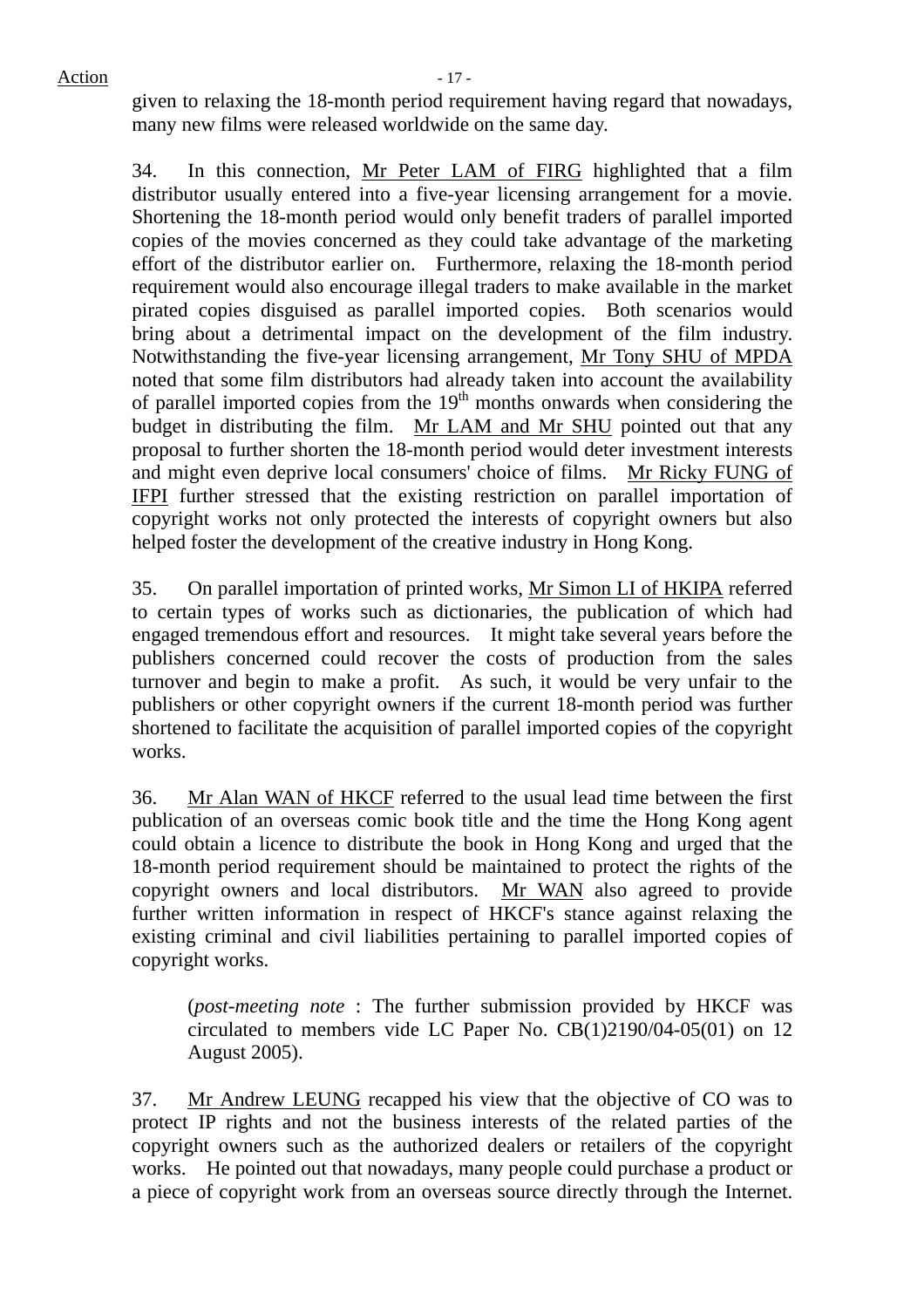As such, it was unfair to impose restriction on the parallel importation of movies, television drama or musical recording within the first 18 months of their publication.

38. In this regard, Mr Ricky FUNG of IFPI said that as he understood, the existing restrictions on parallel imports of copyright works did not apply to cases in which the copyright works were imported for private and domestic use. However, Mr FUNG pointed out that under WTO's Agreement on TRIP, each WTO member was at liberty to restrict or open parallel importation of copyright works according to its economic and trading policies. He considered that Hong Kong should take further steps to protect the copyright owners' right, as well as domestic distribution right of a foreign copyright work so as to foster a knowledge-based economy in Hong Kong.

# *Circumvention of technological measures for copyright protection*

39. While appreciating the merits of a DRM system, Mr SIN Chung-kai sought deputations' views as to how the relevant bill should provide for such a system.

40. In response, Mr Ricky FUNG of IFPI recapped that effective protection against circumvention of technological measures was essential to safeguard the access/copy control of copyright owners' electronic files on the Internet. Noting that legislative provisions regarding devices designed to circumvent copy-protection, and rights/remedies in respect of unlawful acts to interfere with rights management information were available under sections 273 and 274 of the CO, Mr FUNG highlighted that a DRM system could facilitate copyright users to differentiate easily whether a certain electronic file was a genuine or pirated copy and whether it was legitimate to access/copy it. At the request of the Chairman, Mr FUNG agreed to provide further information in this regard.

(*post-meeting note* : The further submission provided by IFPI was circulated to members vide LC Paper No. CB(1)2190/04-05(03) on 12 August 2005).

41. Dr Kevin PUN, Deputy Chairman of the Concern Group, delineated a DRM system from technological measures for copyright protection the circumvention of which would be subject to the proposed civil and criminal liabilities. While welcoming the proposed exemption for research into cryptography from civil liability, Dr PUN urged the Administration to consider carefully the scope of the proposed exemption so as to avoid hindering scientific research and technological development. Dr PUN then shared with Members and the Administration his understanding of the circumstances in which the act of circumvention would be exempted under the US legislation. On DRM, Dr PUN said that it was a software system to keep track of information on copyright works, including names of the copyright owners, details of licensing arrangements, if any, and the exploitation record of the copyright works on the Internet. The DRM system would enable the copyright owners to trace and take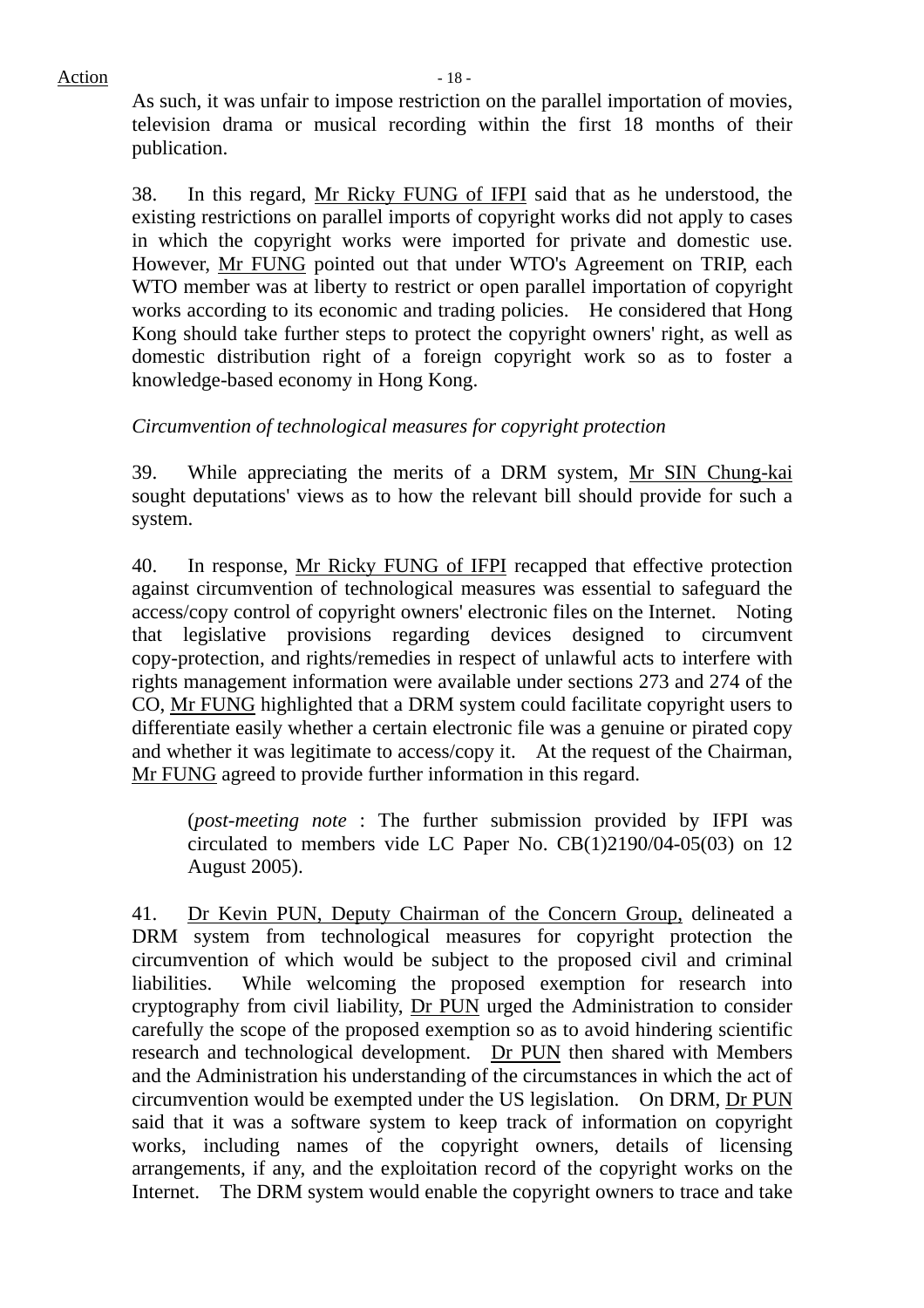action against users who had infringed the copyright of their IP works.

42. In this connection, the Chairman invited Dr PUN to provide further information in respect of circumvention of technological measures on copyright protection, as well as overseas practice and related legislation.

(*post-meeting note* : The further submission provided by Dr PUN was circulated to members vide LC Paper No. CB(1)2193/04-05(01) on 16 August 2005).

43. Ms Audrey EU was concerned whether sharing the password to access a sound file on the Internet was a copyright infringement act and how the users could tell whether it was lawful or otherwise to download a musical file from the Internet.

44. Mr Ricky FUNG of IFPI said that without a DRM system, it was difficult, if not impossible, for users to tell whether the copyright of a sound file had been cleared. However, he understood that enforcement actions were usually targeted at those who owned a complete infringing copy of the copyright work and initiated sharing of the file containing the infringing copy. As regards ordinary users who downloaded the file, they should be discouraged to do so through public education. On playing music during webcasting, Mr FUNG said that IFPI had entered into a global agreement to enable relevant parties such as web radio broadcasters to obtain licences to play music during broadcasting.

45. Referring to the ESA's proposal to expand the scope of section 273 of the CO to cover both copy protection (or copy controls) and access controls (vide point 3 of ESA's submission (CB(1)2047/04-05(02)), Mr SIN Chung-kai questioned the need for the proposed expansion of section 273 of CO as it appeared that hacking activities could already be dealt with under existing section 161 of the Crimes Ordinance (Cap 200). In this connection, Ms Monique WOO representing ESA and Mr Ricky FUNG of IFPI agreed to respond to Mr SIN's concern in writing after the meeting.

(*post-meeting note* : The further submission provided by ESA and IFPI were circulated to members vide LC Paper No. CB(1)2190/04-05(02) and (03) on 12 August 2005).

## *Summing up*

Admin 46. The Chairman thanked the deputations' for attending the meeting and exchanging views with Members. She also requested the Administration to provide a detailed written response to the views and concerns of Members and deputations.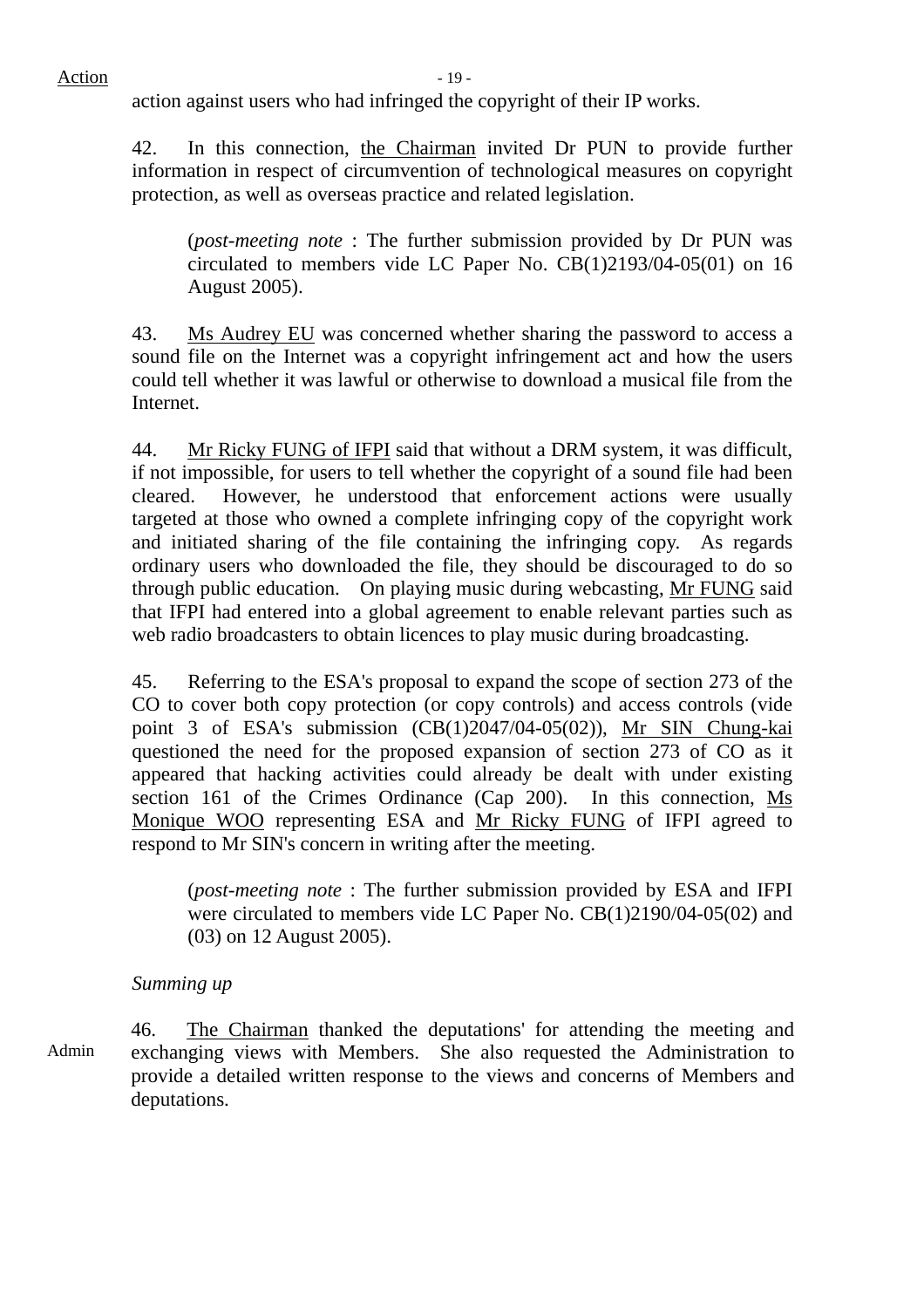**IV Sixth Ministerial Conference of the World Trade Organization : Facilitating Demonstrations, Restricted Access Zone, and Traffic Management Plan** 

| LC Paper No. $CB(1)2047/04-05(26)$ | -- Discussion paper provided by<br>the Administration                                                                                                                                                                |
|------------------------------------|----------------------------------------------------------------------------------------------------------------------------------------------------------------------------------------------------------------------|
| LC Paper No. $CB(1)861/04-05(07)$  | -- Information paper provided<br>by the Administration                                                                                                                                                               |
| LC Paper No. CB(1)1071/04-05       | -- Minutes of<br>Panel<br><sub>on</sub><br>Commerce and industry on 15<br>February 2005 (paras $40 - 48$ )                                                                                                           |
| LC Paper No. $CB(1)2108/04-05(01)$ | -- Note from Hon Daniel LAM<br>Wai-keung on "Sixth"<br>Ministerial Conference of the<br>World Trade Organization :<br>Facilitating Demonstrations,<br>Restricted Access Zone, and<br><b>Traffic Management Plan"</b> |

#### Presentation by the Administration

47. The Panel noted that members of the Panel on Security and all other Hon Members had been invited to take part in the discussion of this item. At the invitation of the Chairman, Head, MC6 Co-ordination Office of Trade and Industry Department (Head, MCO) outlined the proposed arrangements to facilitate lawful demonstrations during the Sixth Ministerial Conference (MC6) of the WTO and to ensure that the activities were carried out peacefully and safely. The Deputy Commissioner for Transport/ Transport Services & Management (DC for T (TS&M)) introduced the traffic management measures to be put in place during the MC6 period.

48. With the aid of a short video on the protests and demonstrations during MC3, MC5 and the G8 meeting held this year, the Commandant (Police Tactical Unit) of Hong Kong Police Force (C(PTU)/HKPF) said that as indicated by overseas experience in recent years, large-scale international events had served as ready focal points for protesters against such issues as globalization, poverty and war. As could be seen from the video, some of the demonstrators had used disruptive or even violent forms of protest causing damage to property or even clashes with law enforcement officers. C(PTU)/HKPF advised that as there was a very high likelihood of various protests and demonstrations taking place in Hong Kong during the MC6 period, the Police was in the course of identifying a number of possible sites as designated public activity areas (DPAAs) to enable demonstrations to take place in a way that would be safe for demonstrators and the general public, and which would cause the least inconvenience to the general public. There was also a need to set up a restricted access zone (RAZ) around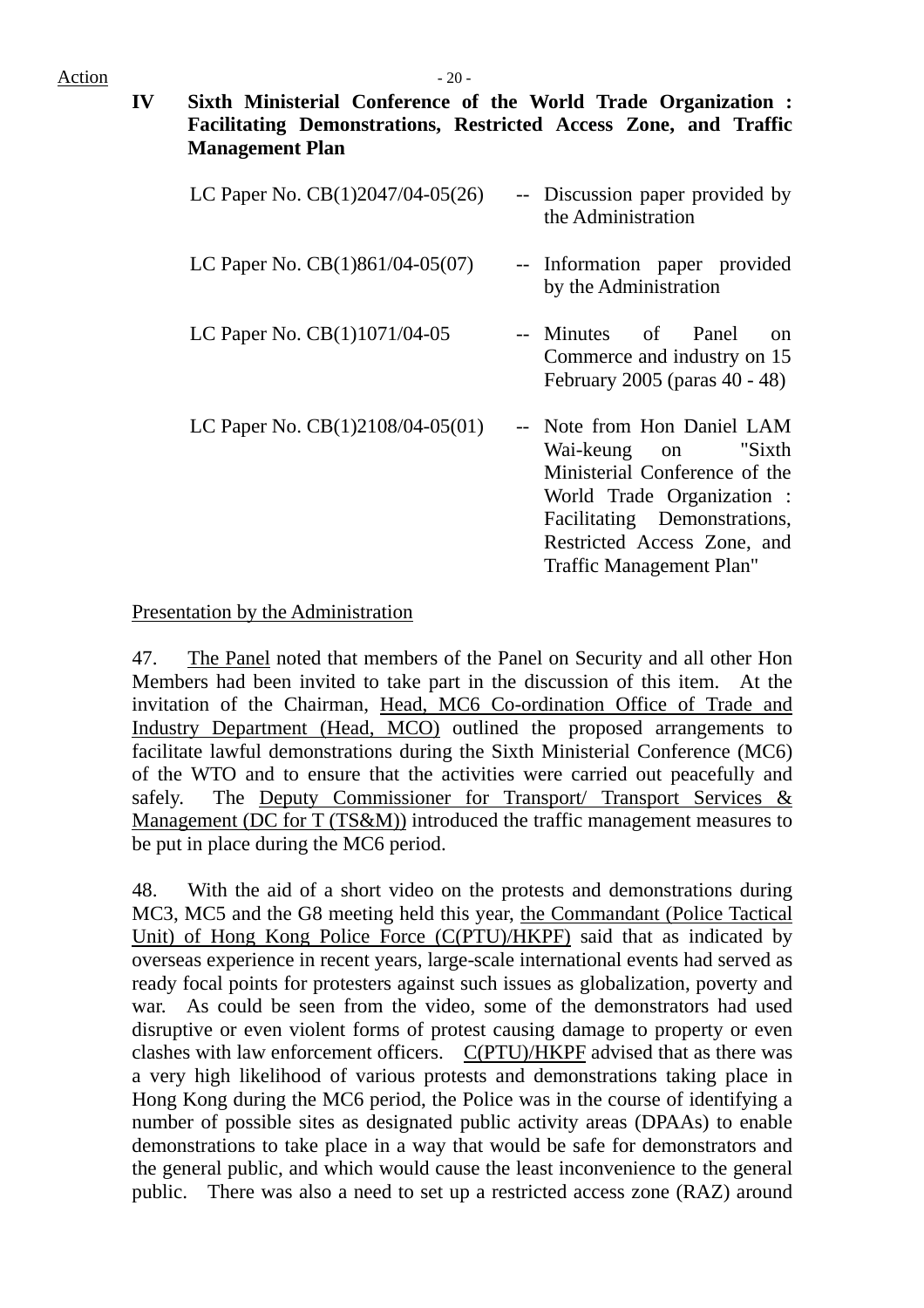$Action - 21 -$ 

the Hong Kong Convention and Exhibition Centre (HKCEC) to ensure the safe and uninterrupted conduct of MC6. C(PTU)/HKPF then briefed members on the coverage of the proposed RAZ and related arrangements.

# Restricted Access Zone and Designated Public Activity Areas

49. Mr Jeffrey LAM highlighted the positive impact of hosting MC6 which could help showcase the strengths of Hong Kong. Noting the overwhelming protest and demonstration activities during past MCs, he supported the Administration's proposal to designate DPAAs and RAZ to ensure the safety of MC6 participants and the general pubic, in particular local residents, students and retailers in the vicinity of HKCEC. Mr LAM enquired whether the Administration had made reference to relevant overseas experience in designating DPAAs and RAZ for MC6.

50. On the RAZs designated in connection with large-scale international events held overseas, the Director of Operations of Hong Kong Police Force (D Ops/HKPF) informed members that the extent of RAZs for MC5 as well as G8 meetings held in 2002, 2003 and 2005 were about 7 km, 6.5 km, 30 km and 10 km respectively. He remarked that since no RAZ had been designated for MC3 held in Seattle, the meetings of the Ministerial Conference on the first day had to be cancelled due to the violent demonstrations at the scene. In reply to Mr Jeffrey LAM's further enquiry, Head, MCO advised that access arrangements would be made for guests staying in the hotels adjacent to HKCEC.

51. Mr CHAN Kam-lam stressed the importance of ensuring the secure and smooth conduct of MC6 and minimizing the disruption caused to the normal activities of the community. As it was likely that demonstrators from all over the world would arrive in Hong Kong to join various protests during the period of MC6, Mr CHAN was concerned whether HKPF would take action against unlawful demonstrations.

52. In response, D Ops/HKPF said that while peaceful and orderly public protests and demonstrations were accepted by the community at large, the public would also expect similar activities during the MC6 period to be lawful and peaceful. To enable the demonstrations to take place in a safe and orderly manner during the MC6 period, HKPF was identifying a number of possible sites as DPAAs. As regards action against unlawful demonstrations, D Ops/HKPF stressed that HKPF would prepare for all possible contingencies and take appropriate action as required by circumstances.

53. Referring to the map on the coverage of the proposed RAZ (Annex A of CB(1)2047/04-05(26)), the Chairman and Mr SIN Chung-kai enquired why the Tamar Site had been cordoned off as part of the RAZ and whether there was any intention to designate it as a DPAA for public activities. In reply, Head, MCO said that the Tamar site would be reserved for the use of the vehicle fleet for MC6 and related logistical needs (including limousines for the heads of delegations, shuttle bus services for delegates etc). D Ops/HKPF also assured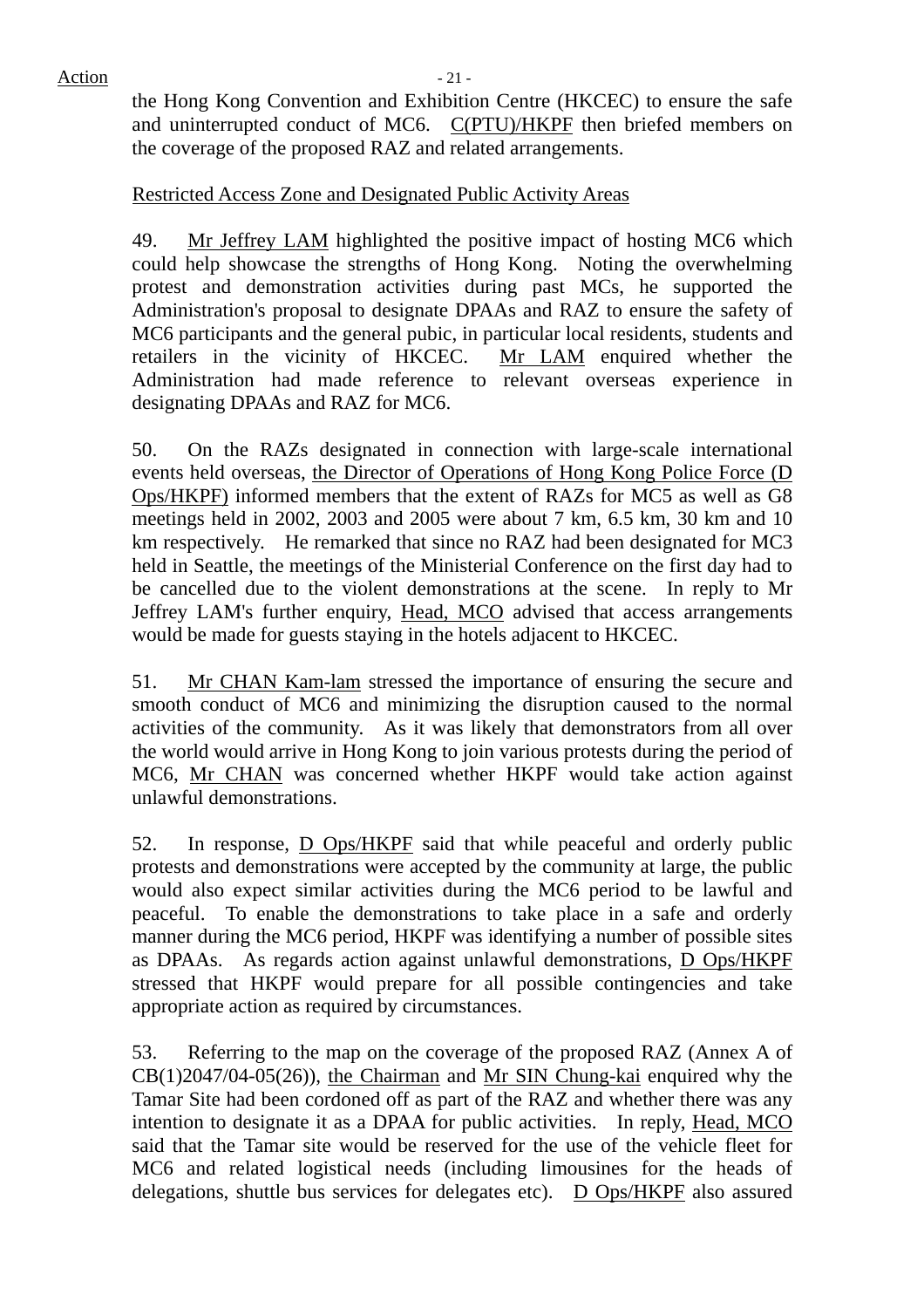members that HKPF would work closely with all stakeholders concerned in designating DPAAs.

54. In reply to the Chairman's enquiry on the timetable for the proposed legislation to give effect to the necessary arrangements, the Deputy Secretary for Security advised that the Administration would need to declare the proposed RAZ by way of a closed area order made under section 36 of the Public Order Ordinance (Cap 245) and that it was the Administration's intention to table the relevant order at the Legislative Council for negative vetting in October 2005.

# Public activities

55. Mr CHAN Kam-lam sought information on the arrangements for crowd control and traffic measures during public processions, as well as the progress of the Administration's discussion with the Hong Kong People's Alliance on WTO (HKPAWTO).

56. In response, Head, MCO confirmed that staff of the MC6 Co-ordination Office (MCO) and HKPF had met with HKPAWTO, during which the Administration had reaffirmed its high regard for the freedom of expression and assembly, and its commitment to facilitating the lawful exercise of these rights. MCO had also met with some non-government organizations (NGOs) based in Geneva in March and June this year, as well as representatives of some NGOs from Asia, Europe and North America lined up by HKPAWTO at a meeting held in Hong Kong in end February 2005. Head, MCO said that in view of the scale and nature of MC6, an inter-departmental committee had been set up to consider applications for use of venues of the Leisure and Cultural Services Department during the MC6 period. As regards Victoria Park, Head, MCO advised that the venue would be reserved for MC6-related public activities but exact details could not be confirmed at this stage as it was still some months away from the event.

57. Mr SIN Chung-kai urged that the necessary arrangements should be finalized as early as practicable in order that NGOs which wished to hold public meetings during the MC6 period could make their own planning accordingly. While acknowledging the need to make early arrangement, Head, MCO explained that since the actual number of applications for using public places for meetings could not be ascertained at this stage, the exact details could only be decided later on when the overall situation became clearer.

# Traffic measures

58. In reply to Mr CHAN Kam-lam's enquiry on the need to suspend two sightseeing tours in the harbour during the MC6 period, <u>DC for T (TS&M)</u> advised that the Administration would liaise with the tour companies to see if they could arrange to use piers outside the proposed RAZ.

59. The Chairman asked about the traffic measures along Gloucester Road which had already experienced heavy congestion all along. In reply, DC for T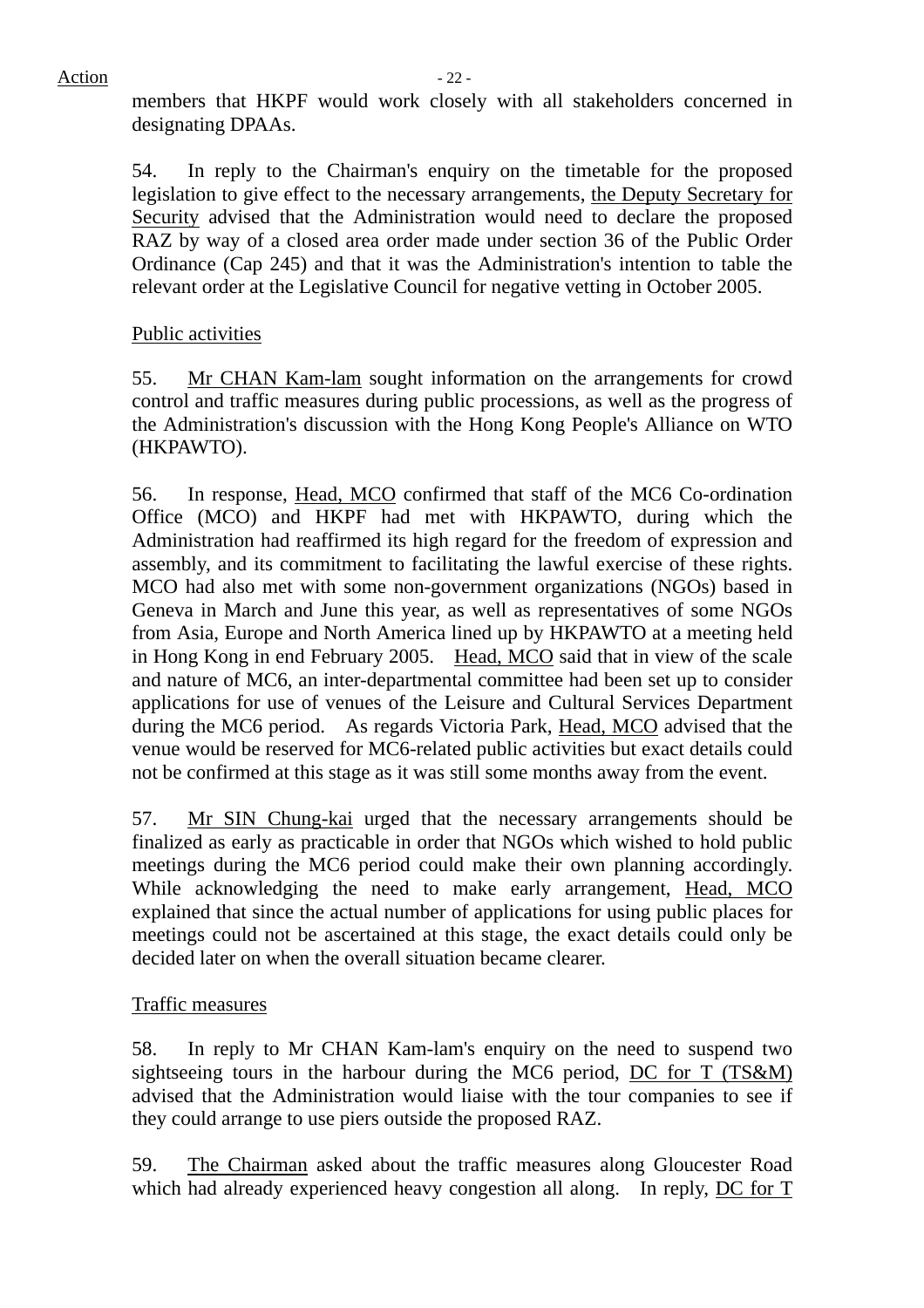(TS&M) said that the Administration would make the best endeavour to ensure a smooth traffic flow during the MC6 period. The Transport Department would take out contingency measures in response to unforeseeable changes. C(PTU)/HKPF highlighted that traffic management was part and parcel of the security arrangements, in particular in a densely populated place like Hong Kong. That was why one of the existing nine working groups set up in HKPF was dedicated to oversee and coordinate traffic management arrangements in relation of MC6 activities. The working group would critically examine the arrangements for public processions and to work in close collaboration with the Transport Department to make timely public announcement on special traffic measures during the MC6 period.

## Other measures to ensure safety

60. Mr Andrew LEUNG remarked that unlike past demonstrations in Hong Kong which were usually held in a peaceful and law-abiding manner, demonstrations during international events in recent years such as past MCs and meetings of G8 had often attracted violent demonstrations by activists. While it was necessary to respect the freedom of expression, Mr LEUNG was very concerned that acts of violence should be properly prohibited. He enquired about the measures to be put in place to safeguard the general public as well as shops along the routes of the public processions.

61. In response,  $C(PTU)/HKPF$  highlighted that in response to the scale and nature of MC6, HKPF would prepare for all possible contingencies and fine-tune its strategy from time to time to keep up with the updated risk assessment nearer the time of MC6. C(PTU)/HKPF said that HKPF was aware of the trend in disruptive/violent tactics used by demonstrators in large-scale international events held overseas, such as using the loose bricks removed from pavements as projectiles against enforcement officers, and would work closely with relevant departments to ensure that acts of disruption or violence would be put under control.

62. In reply to Mr Andrew LEUNG's enquiry about the G8 meeting held in Scotland this month, C(PTU)/HKPF said that seven officers from HKPF had observed the policing of this event. Notwithstanding that there were more than 3 000 protesters and about 20 policemen were injured during the three-day G8 meeting, HKPF considered the overall security arrangement for the G8 meeting effective. They attributed the success of the event to the understanding and cooperation of the general public as well as the extensive security perimeter in place. HKPF would draw on the relevant experience in devising the security plan for MC6 having regard to the special circumstances of Hong Kong.

# Publicity

63. Mr Jeffrey LAM highlighted the need to make timely announcement so that local residents and visitors, in particular shop owners in the vicinity, would be aware of the security arrangements and traffic measures. Mr Daniel LAM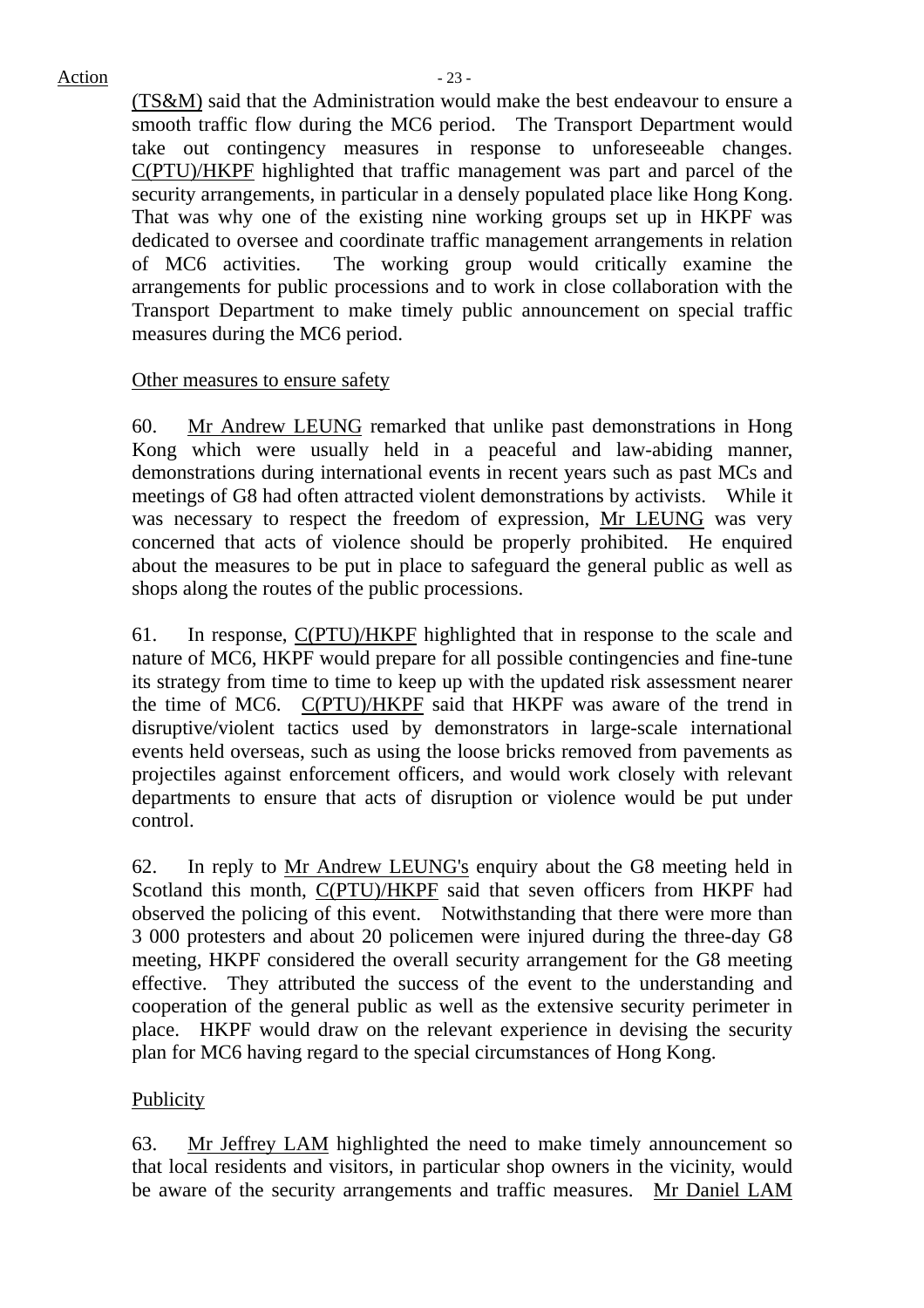expressed his support for the proposed RAZ and urged that shop owners in the vicinity of HKCEC should be notified of all related arrangements well in advance.

64. In response, Head, MCO advised that the Administration had held a briefing session for Wan Chai businesses/residents on 13 July 2005 and another session would take place on 20 July 2005. According to the Education and Manpower Bureau, a majority of schools in Wan Chai and nearby districts planned to designate 13 December 2005, the first day of the six-day Ministerial Conference, as a discretionary school holiday or staff development day so as to alleviate the traffic load. Head, MCO further said that staff of the MCO would also reach out to the businesses in the vicinity of HKCEC proactively and hold sector-specific briefings for them. For example, through the efforts of different bureaux, briefings had been held for concerned parties on airport and port facilities, the supply of water and electricity, banking and financial services, transport services, hotels etc. C(PTU)/HKPF supplemented that overseas experience had shown that global chain-shops such as Starbucks or McDonald's could be targets of protests against globalization. To assist these shop owners, HKPF had arranged to hold briefings with them on measures they could take to enhance their safety in the run-up to and during MC6.

65. Mr Vincent FANG referred to the benefits brought to Hong Kong if MC6 was successfully hosted. As the timing for MC6 was in close proximity to the Christmas holidays, Mr FANG urged the Administration to see to it that the retail sector could continue to provide their services to visitors during the period in question. Mr FANG said that if necessary, he was prepared to support the Administration's request for additional resources to make MC6 a successful event hosted in Hong Kong.

66. In this connection, Head, MCO advised that according to the workplan on publicity for MC6, the Commissioner for Tourism would work in collaboration with the retail sector to help showcase Hong Kong's strength as Asia's world city. As regards financial support, Head, MCO thanked members for their concern and said that the Administration was also seeking commercial sponsorship for the event. Should there be funds available, more would be allocated to priority areas such as security where HKPF had been doing extensive preparations to cater for all possible scenarios.

## Conclusion

67. Summing up, the Chairman called on the general public to support the hosting of a successful MC6 in Hong Kong. She also requested the Administration to spare no effort in keeping the disruption to the daily activities of the community to the minimum, and to ensure that all special arrangements were disseminated to the public in a timely manner with a view to promoting understanding and cooperation.